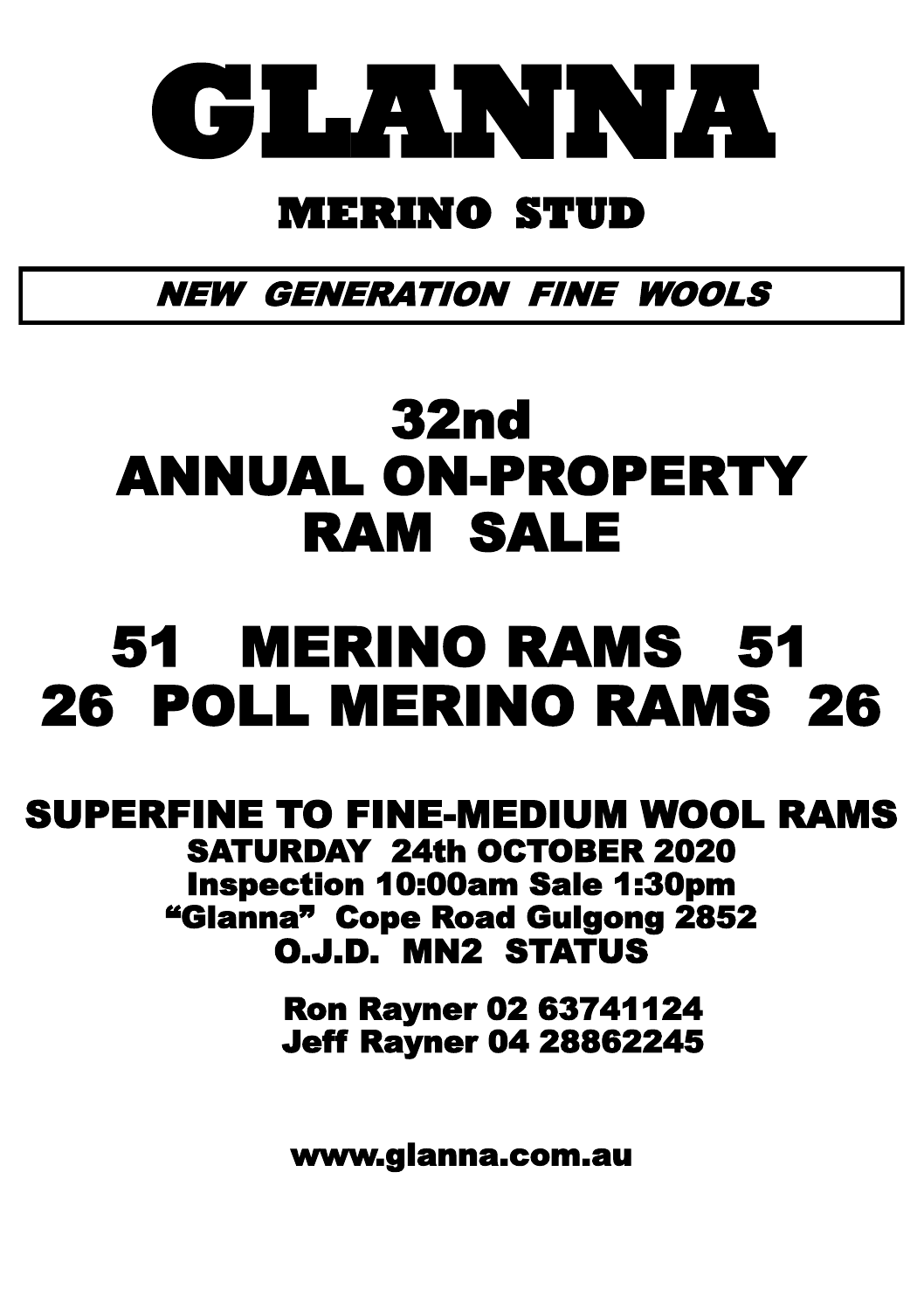# GLANNA STUD HISTORY

The Glanna Flock was commenced in 1934 by the late Jack Rayner with Mudgee fine wool ewes and rams of Dalkeith blood. From 1943 to 1984 rams from Bocoble were used. In 1984 97 ewes from the Glanna flock were passed by official inspection for the registration of the stud and in 1985 a further 205 ewes were also passed.

 In 1985 and 1986 69 ewes were purchased from the Merryville Stud. Since 1984 eighteen Merryville rams have been added to the stud ranging from superfine to medium wool including 1 show ram in 1985 purchased for \$8,500 (Supreme Monarch), 1 in 1987 for \$10,000 (Melbourne Monarch) and the highest priced ram sold at auction at Goulburn Ram Sale in 1989 for \$34,000 (this being a Merryville ram from the Brilliant Monarch family). In 2000 Merryville Stud Ram was purchased at Mudgee Ram Sale for \$20,000, being a extra-superfine wool ram known at Glanna as "Director" and a Quamby Park Poll Ram was purchased at Goulburn Ram Sale in January 2002, for \$5,500, being a fine wool ram.

 Our Fine-Medium wool family has been bred, originally using 2 Merryville Murgha Rams, Bocoble rams, a Koonwarra Ram and Glanna Fine wool family rams.

 Glanna Stud has 517 registered stud ewes and in 2019, 100% of these were mated to Glanna bred Stud rams. Our Poll Merino Stud was founded on Glanna, Merryville Poll, Roxanna, and Kurretta Poll bloodlines. Glanna purchased 72 Poll Special Stud ewes to \$610 a head at the dispersal of the Roseville Park Poll Stud at Dubbo in 1989.

Our Poll Stud ewes now total 260 mated in 2020, and our Glanna Poll Stud Sires are 2nd, 3rd and 4th generation Glanna bred. Glanna purchased a Quamby Park Poll Stud Ram at the Goulburn Ram Sale in January 2002, for \$5,500 this ram being a Fine Wool sire. In 2008 a Merryville Poll Stud Ram was purchased for \$5250 at Armidale Ram Sale. In 2014 Glanna used semen from Willandra Desmond in our Poll Stud and also in 2016 at Hamilton Sheepvention Glanna purchased a Poll Sire from Glendonald Stud Victoria for \$4400.

From 1992 to 1997 Dr. Jim Watts, M.V.Sc. Ph.D. was engaged as technical advisor to Glanna.

Also in July 1993 Owen O'Keefe was engaged as representative to the Glanna Stud operation, with Owen retiring in June 2003.

In July 2002, Dennis Ekstedt was engaged as Glanna's Victorian Representative for both Glanna Merino Stud and Glanna Merino Services.

The Glanna stud has over the last 24 years continued to offer sheep and wool classing advice, with this now becoming a bigger part of the business with Ron and Jeff providing classing and consultancy advice for many clients throughout NSW and Victoria.

The Glanna Stud is owned by Ron Rayner, wife Dianne, son Jeff trading as Glanna Merino Stud of Cope Rd. Gulgong NSW 2852.

## \*\*\* Location Map on inside of back cover \*\*\*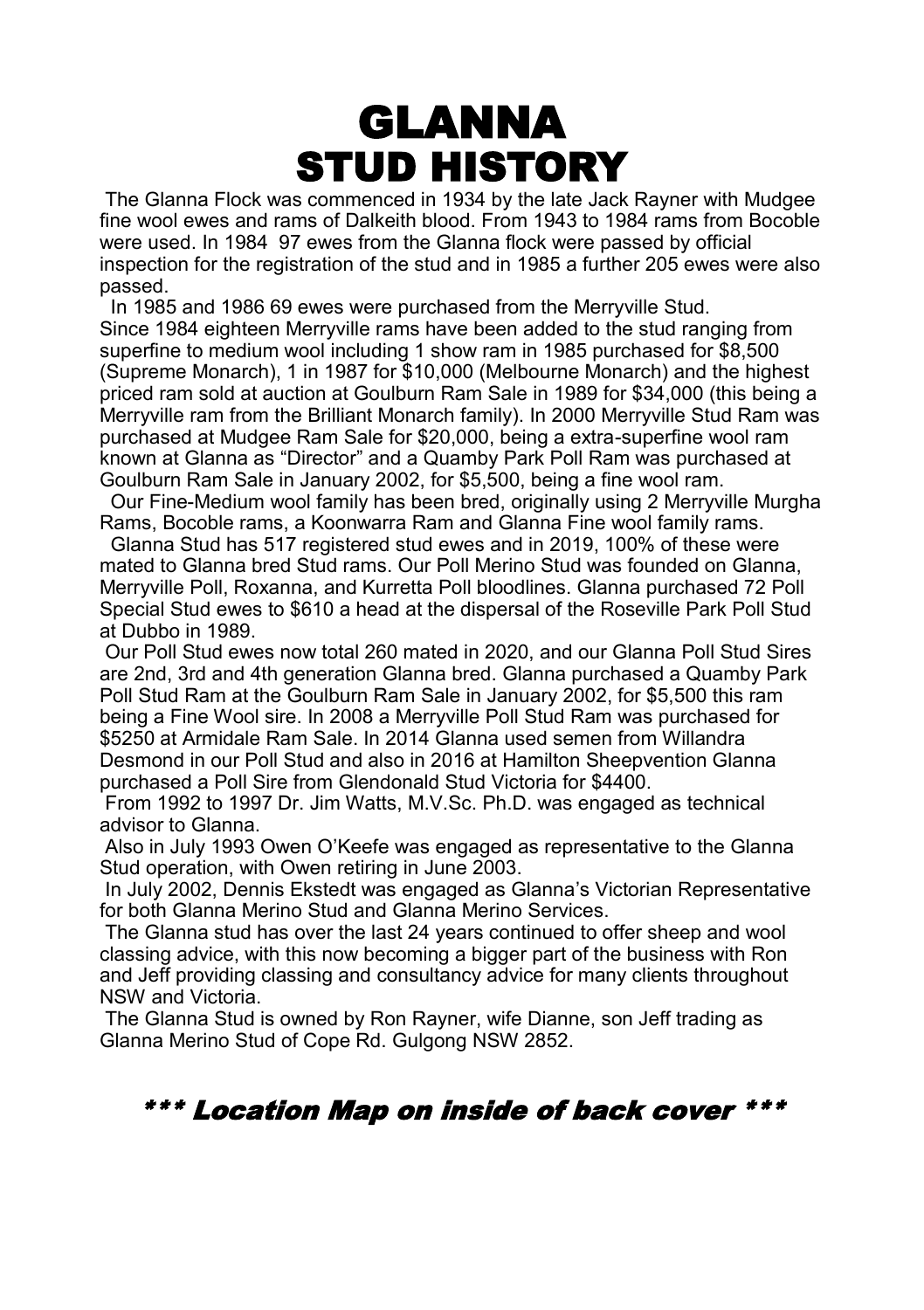

Horn Reg. No. 4003 Poll Reg. No. 1019 OJD MN2 STATUS 32nd ANNUAL RAM SALE ON PROPERTY "Glanna" Cope Rd. Gulgong NSW 2852 (5 klms from Gulgong towards Ulan) SATURDAY 24th OCTOBER 2020 Commencing 1:30PM Inspection from 10:00AM

# **51 Merino Rams 51 26 Poll Merino Rams 26**

SUPERFINE, FINE, FINE MEDIUM AND POLL FAMILIES

## **2% REBATE TO OUTSIDE AGENTS**



**MUDGEE** 02 63721311 Greg Hundy 0409986335 Brad Wilson 0417467911

**DISCLAIMER:** Fleece testing results have been measured independently of the Glanna Merino Stud and prior to auction. Such information is provided as a guide only and Glanna Merino Stud accepts no responsibility for the accuracy and repeatability of the information supplied in this catalogue.

GLANNA MERINO STUD Ph: 02 63741124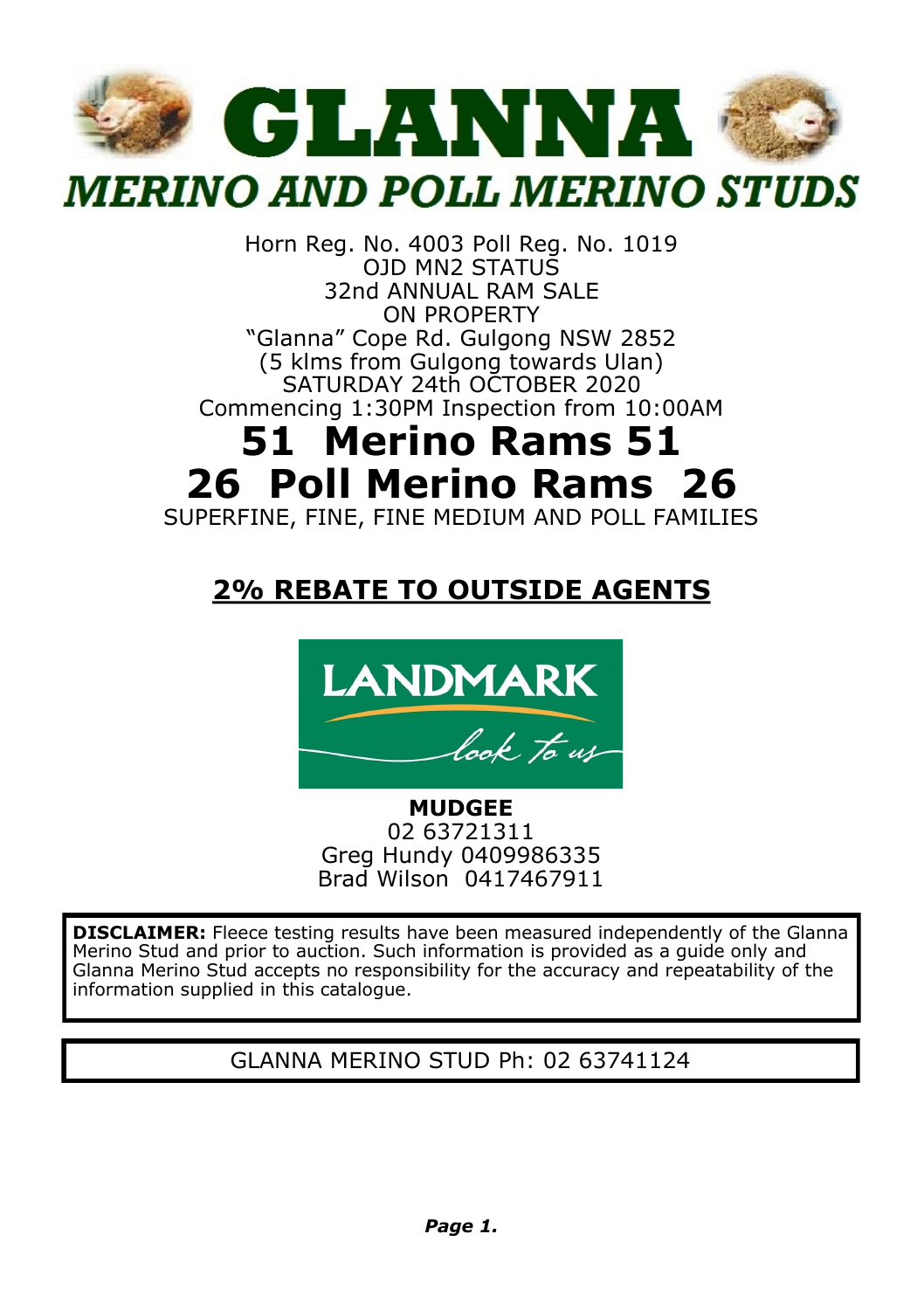# **SIRE MEMO OF PURCHASED RAMS**

## **MERRYVILLE HORN STUD RAMS**

|            | <b>MERRYVILLE HORN STUD RAMS</b>                                                                                                                              |
|------------|---------------------------------------------------------------------------------------------------------------------------------------------------------------|
| SM         | Supreme Monarch Family, Purchased privately at the 1985 Goulburn Ram Show<br>and Sale for \$8500. A Fine to Fine-Medium Wool Ram. Deceased 1993               |
| RM.        | Ringmaster 28th Family, Purchased at Mudgee Ram Sale 1984                                                                                                     |
|            | A Superfine Wool Ram. Deceased 1991                                                                                                                           |
| <b>KRM</b> | Ringmaster 30th Family, Purchased at Mudgee Ram Sale 1987                                                                                                     |
|            | A Superfine Wool Ram. Deceased 1991                                                                                                                           |
| MEM        | Melbourne Monarch Family, Purchased privately at Merryville in 1987 for \$10,000<br>A Fine Wool Ram. Deceased 1992                                            |
| BM.        | Brilliant Monarch Family, Purchased at Goublurn Ram Sale 1989 for a record                                                                                    |
|            | price of \$34,000. A Fine Wool Ram. Deceased 1990                                                                                                             |
| <b>RMS</b> | Ringmaster Superior 10th Family, Purchased at Mudgee Ram Sale 1990.                                                                                           |
|            | A Superfine Wool Ram. Deceased 1992                                                                                                                           |
| ARM        | Ringmaster Family, Purchased at Armidale Ram Sale 1991 for \$7,500.<br>A Superfine Wool Ram. Deceased 2000                                                    |
| U          | Uniform 32nd Family, Purchased 1991 Armidale Ram Sale.                                                                                                        |
|            | A Fine Wool Ram. Deceased 1997                                                                                                                                |
| D          | Ringmaster Superior 12th Family, Purchased Mudgee Ram Sale in 2000 for                                                                                        |
|            | \$20,000, was supreme exhibit Extra Superfine Wool Ram Named at Glanna as                                                                                     |
|            | DIRECTOR. Deceased 2006                                                                                                                                       |
| MВ         | Brilliant Monarch 8th Family, Purchased at Mudgee Ram Sale 2001.<br>A Fine Wool Ram. Deceased 2006                                                            |
| R          | Ringmaster 35th Family, Purchased at Armidale Ram Sale 2003 for \$7,000.                                                                                      |
|            | A Superfine Wool Ram.                                                                                                                                         |
| DM.        | Merryville Murgha Family, Purchased Dubbo Ram Sale 1985.                                                                                                      |
|            | A Medium Wool Ram. Deceased 1990                                                                                                                              |
| MМ         | Merryville Murgha Family, Purchased Goulburn Ram Sale 1986.                                                                                                   |
| MGM        | A Fine-Medium Wool Ram. Deceased 1990<br>Merryville Murgha Grand Monarch 34th Family, Purchased at Dubbo Ram Sale 04                                          |
|            | A Rich Medium Wool Ram who cut 15.0KG of Wool.                                                                                                                |
| BЕ         | Brilliant Example Family, Purchased 2007 at Hamilton Sheepvention for \$5,250.                                                                                |
|            | A Bold Crimping Heavy Cutting Fine Wool Ram                                                                                                                   |
| ΒM         | Brilliant Monarch 8th Family, Purchased Mudgee Ram Sale 2007. Fine Wool Ram                                                                                   |
| RМ         | Ringmaster Syndicate Superfine Ram. Cut over 12.5 kg of rich 74's quality 17.5<br>micron wool, reserve champion superfine sale ram at Canberra Ram Sale 2009. |
|            | Purchased for \$4000.                                                                                                                                         |
| м          | Grand Monarch 42nd Family. Purchased Mudgee Ram Sale 2011. Frame type                                                                                         |
|            | Fine Medium Ram.                                                                                                                                              |
| EF         | A large, long stapled 66's count ram purchased at Mudgee Ram Sale 2013                                                                                        |
|            | Sire: Merryville Champion Fine Medium Ram at Sydney Royal 2010 and                                                                                            |
|            | Champion Medium Wool Fleece at Dubbo 2010.                                                                                                                    |
|            | The Glanna sires Jumbo, SB4F, S1F, 16SM, SMM, and SSF were bred from<br>semen purchased from Merryville in 1994 from the Supreme Exhibit at the               |
|            | 1993 Dubbo National Ram Show and Sale. This ram was sold for \$30,000 to a                                                                                    |
|            | Victorian Stud. We believe this ram to be one of the best rams we have seen.                                                                                  |
|            | The Ram was sired by Merryville Brilliant Monarch 2nd.                                                                                                        |
|            | PURCHASED POLL RAMS<br>Quamby Park Poll Ram (Fine wool) Purchased Goulburn Ram Sale 2002 for                                                                  |
| QP         | \$5,500.                                                                                                                                                      |

- DQP Quamby Park Poll Ram (Fine Wool) Purchased Dubbo Ram Sale 2003.
- IQP Quamby Park Poll Ram (Fine Wool) Purchased Inverell Ram Sale 2006.
- MUP Merryville Poll Ram (Fine Wool) Purchased Armidale Ram Sale 2008 for \$5,000 Sire: Merryville Uniform Poll 14th
- WD Willandra Desmond (AI) Champion All Purpose Merino Ram at Bendigo and Dubbo Sheep Shows 2013 Later Sold to New Zealand for \$35,000
- GLD Glendonald Poll Stud Ram Purchased at Hamilton Sheepvention 2016 for \$4400. He is a very large, loose skinned, productive Fine Wool Poll Ram.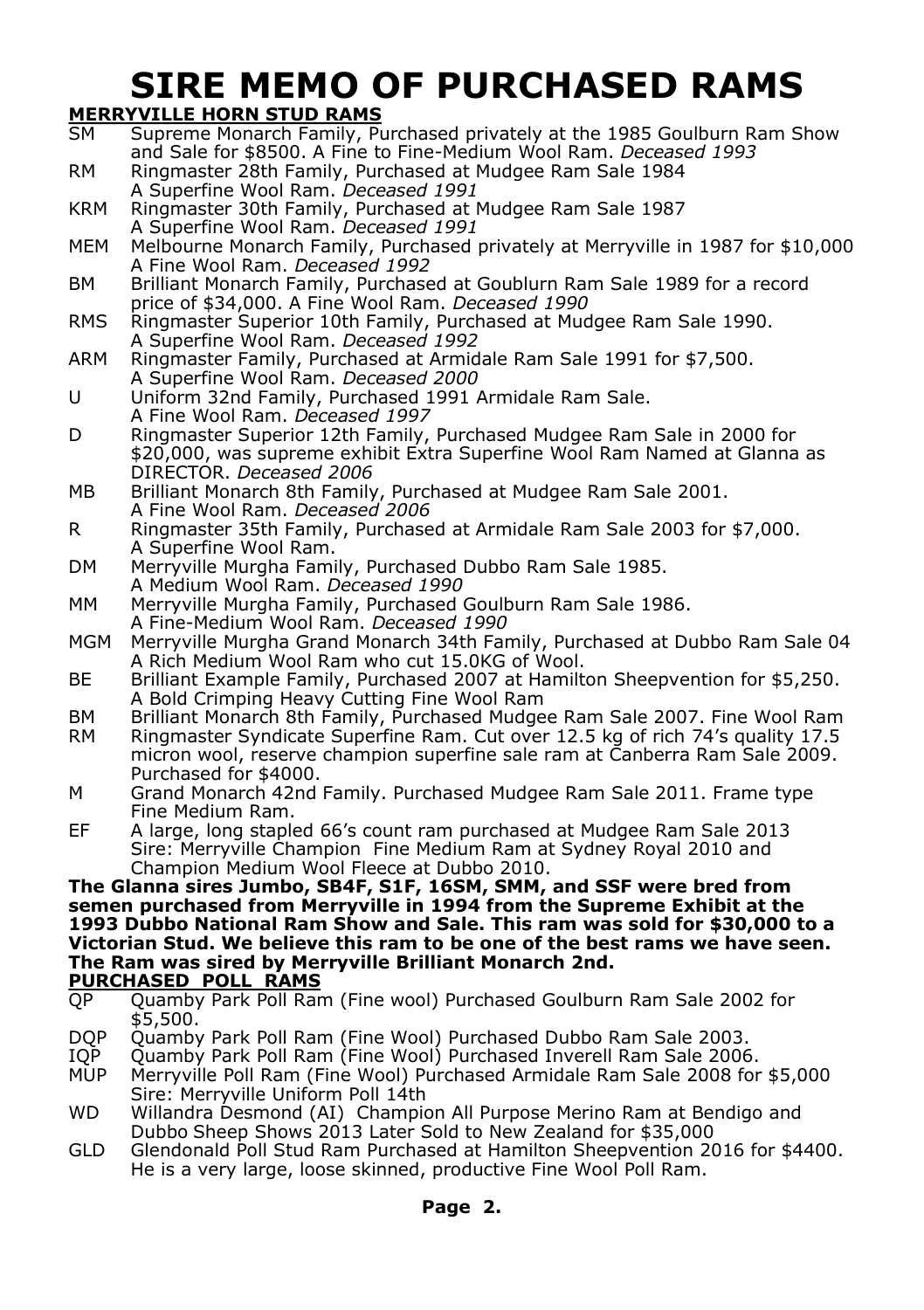## SIRE MEMO GLANNA STUD RAMS

**SUPERFINE FAMILIES**

| <u>JUFLR</u><br>          | ГАМІР                                                                                                                                                                                                       |
|---------------------------|-------------------------------------------------------------------------------------------------------------------------------------------------------------------------------------------------------------|
| MD                        | Mudgee Director (Extra-Superfine Ram Low Mic) Top priced ram<br>for \$7000 at Mudgee Ram Sale Sire: Director Dam: U.F.B.P Ewe SB4f                                                                          |
| DJ                        | Director Jumbo (Superfine Frame/Wool Ram) Champion Open<br>Superfine Ram Mudgee Ram Sale 2006 Sold for \$5000<br>Sire: Director Dam: Jumbo Ewe UFBP                                                         |
| 4DJ                       | Director Jumbo 4th (Extra Superfine Ram) Best bred at Glanna<br>Sire: Director Jumbo Dam: Director X Ringmaster                                                                                             |
| 6DJ                       | Director Jumbo 6th Large low micron 70-74'<br>Sire: 4DJ Dam: Ringmaster                                                                                                                                     |
| 5RM<br>ESF                | RM 5th Quality Superfine Ram Sire: Merryville RM Dam: Director Jumbo<br>Sire: Merryville EF Family Dam: Top Director Family Superfine Ewe<br>He is a long bodied, tall superfine ram who produces no culls. |
| 2-ESF                     | 170010 ESF the 2nd Sire: ESF Dam: Ringmaster Family Ewe Large<br>Framed Superfine Ram 74's count wool                                                                                                       |
| 3JRM                      | Sire: Glanna JRM Dam: Glanna Ringmaster family Ewe<br>A large framed ram with a quality 74's fleece                                                                                                         |
| 2-2EF                     | 160010 2EF the second. Sire: 2EF Dam: Ringmaster Family Ewe<br>A well grown, very rich woolled superfine ram                                                                                                |
| <b>FINE WOOL FAMILIES</b> |                                                                                                                                                                                                             |
| J                         | Jumbo (Fine wool frame ram) Brilliant Monarch X Supreme Monarch                                                                                                                                             |
| 5J                        | He weighed 150kg, cut 14.7kg of wool at 18.7 mic. 70's count<br>Jumbo 5th Large Frame Ram 130Kg at 2.5 yrs of age 70' Sire: 4GSM<br>Dam: Supreme Brilliant Frame-Wool Ewe                                   |
| SB4F                      | Supreme Brilliant 4 (Bold Fine wool low micron) Brilliant Mon. X GSM<br>Sire: Glanna 14GSB Dam: Glanna Special Family                                                                                       |
| 20SB<br>21SB              | SB 20th (Fine Wool Large Frame Ram) Sire: SBS Dam: Fine Medium<br>Supreme Brilliant 21st Fine Wool Large Frame Ram Sire: 20SB<br>Dam: Glanna Monarch Ewe                                                    |
| 24SB                      | SB 24th very rich 70-66'Heavy Cutter Sire: 21Sb Dam: GSM Ewe                                                                                                                                                |
| 25SB                      | Supreme Brilliant 25th Fine Wool Sire: 21SB Dam: GSM Wool-Frame Ewe                                                                                                                                         |
| 18SBS                     | SBS 18th rich wool long staple 66 low micron Sire: 10SBS Dam: UFBP                                                                                                                                          |
| JRM                       | Jumbo Ringmaster large superfine ram<br>Sire: Merryville RM Dam: Director Family Ewe Grand Dams Sire: Jumbo                                                                                                 |
| GSM                       | Glanna Supreme Monarch (Frame Fine Wool)<br>Sire: Glanna 7JH Dam: Frame (Fine Medium)                                                                                                                       |
| 2GSM                      | Glanna Supreme Monarch 2nd Frame Bold Fine Wool Sire: JH Dam: GM                                                                                                                                            |
| 4GSM                      | Glanna Supreme Monarch 4th (Heavy Cutting Fine Medium Wool Frame)<br>Sire: Glanna GSM Dam: Jumbo Family                                                                                                     |
| 26GSM                     | Sire: Glanna 24GSM Dam: Glanna Frame Fine Wool Family Ewe<br>A big, long bodied ram 70-66's count with a long staple.                                                                                       |
| 2AM                       | Sire: Glanna AM Dam: Glanna Wool-Frame Fine Wool Family Ewe<br>A rich wooled, thick ram of 66's count.                                                                                                      |
| 2SM                       | Sire: Glanna SM Dam: Glanna Wool-Frame Fine Wool Family Ewe<br>A very well grown ram, long stapled and thick locky fleece of 66's count.                                                                    |
| 3SM                       | Sire: Glanna SM Dam: Glanna Wool-Frame Fine Wool Family Ewe<br>A very well grown ram and a little plainer than 2SM.                                                                                         |
| 24GSM                     | Glanna 24GSM Very deep bodied, long stapled 66-70's wool<br>Sire: 26JH Dam: Frame-Wool 66 count Fine Medium Family Ewe                                                                                      |
| AM                        | AM Robust, Heavy Cutting 66's very good wool.<br>Sire: 6M Dam: Frame Fine Medium Family Ewe                                                                                                                 |
| 19GSM                     | Glanna Supreme Monarch 19th large heavy cutter 66' wool<br>Sire: 7GSM Dam: GM Ewe                                                                                                                           |
| 5MGM                      | Sire: 26JH Dam: Frame-Wool 66's count Fine Medium Family Ewe<br>Sire: Merryville Grand Monarch 42nd family Dam: Elite wooled<br>Fine-Medium Family Ewe He is a long bodied Frame ram of 70's count.         |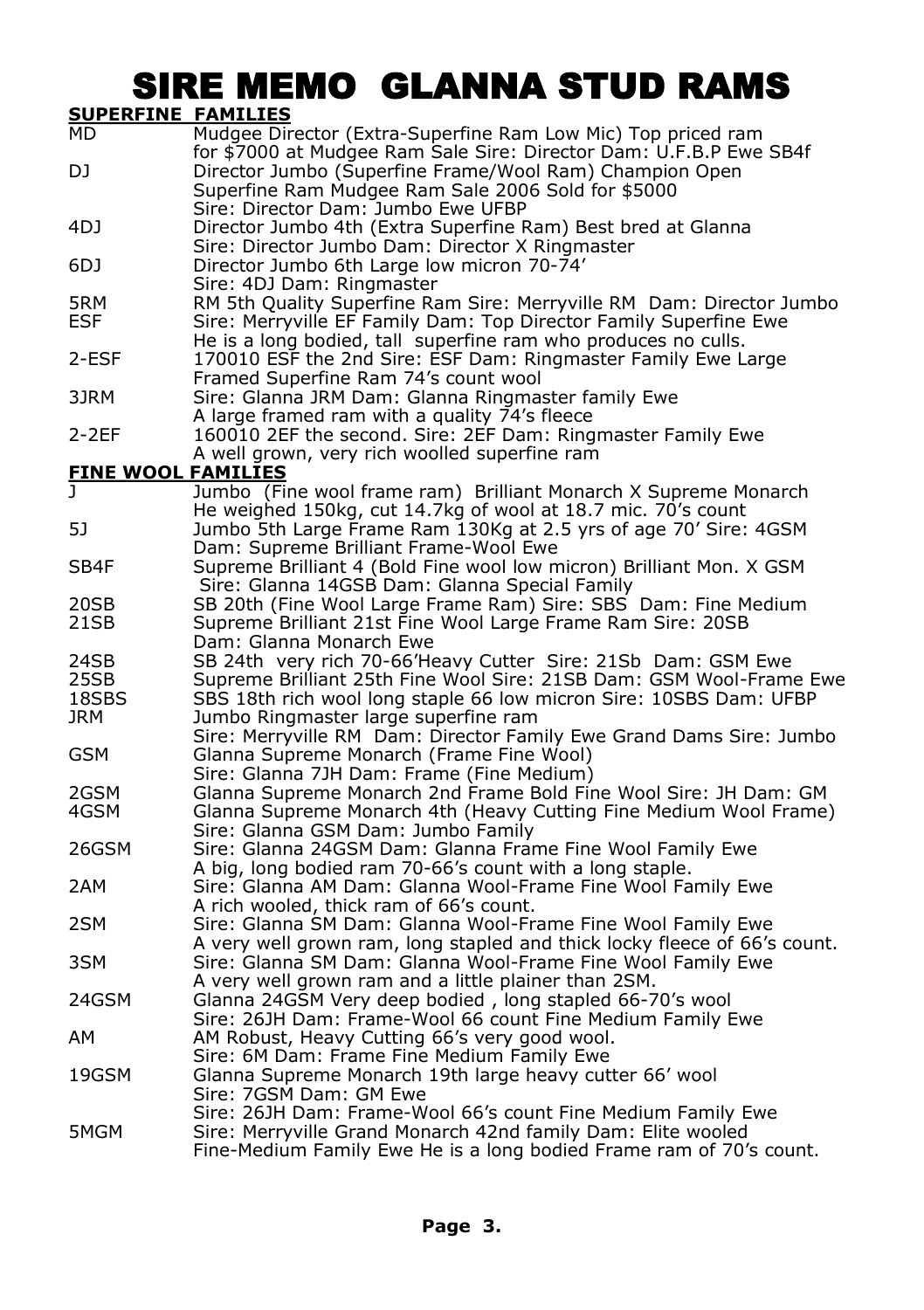# **GLANNA SIRE MEMO CONTINUED….**

**FINE WOOL FAMILY CONTINUED**

|                           | <u>AMIL CONTINUED</u>                                                                                                                                                                                           |
|---------------------------|-----------------------------------------------------------------------------------------------------------------------------------------------------------------------------------------------------------------|
| 2EF<br>3EF                | Sire: Merryville EF Family Dam: Top Frame-Wool Fine Wool Ewe<br>He is a heavy developed, long stapled ram with a heavy cutting 70's wool<br>Sire: Merryville EF Family Dam: Top Frame-Wool Fine Wool Family Ewe |
| 6EF                       | He is a plainer, very good woolled ram long stapled 70's count<br>166018 Sire: 5EF Dam: MFM Family ewe Frame-Wool type ram with                                                                                 |
| 7EF                       | bright 66's count wool<br>166034 Sire: 5EF Dam: 4MGM Family Ewe A long bodied, heavy cutting,<br>66-64's very rich wool on a free skin.                                                                         |
| 9EF                       | 176037 Sire: 5EF Dam: Top Stud 4MGM Family Ewe Large Framed Ram<br>Heavy Cutting 66's count                                                                                                                     |
| 10EF                      | 176033 Sire: 5EF Dam: 4MGM Family Ewe Large Frame Ram Heavy<br>Cutting 66's count wool                                                                                                                          |
| 2-4EF<br>3EF              | 176035 Sire: 4EF Dam: Top Wool FM Family Ewe Large Frame Ram 66's<br>EF the Third Sire: EF Dam: UFM Ewe                                                                                                         |
| 7MGM                      | 161046 Sire: 4MGM Dam: GSM Family Ewe A Very high quality woolled<br>Ram.                                                                                                                                       |
| 8MGM                      | 161034 Sire: 4MGM Dam: GSM Family Ewe A good sized, quality woolled                                                                                                                                             |
| <b>FINE MEDIUM FAMILY</b> | 70's Fleece ram                                                                                                                                                                                                 |
| 6DM                       | 6DM Family (Medium wool low micron)                                                                                                                                                                             |
| 33F                       | 33F Family (Medium wool low micron) Sire: 6DM                                                                                                                                                                   |
| 41F                       | 41F Family (Medium wool) Sire: 33F                                                                                                                                                                              |
| 7-41F                     | 41F 7th (Fine medium wool) Sire: 41F Dam: Elite SIF Ewe                                                                                                                                                         |
| JH                        | Jumbo Heavy (Medium wool) Sire: Jumbo Dam: Elite Fine Medium Ewe                                                                                                                                                |
| 2JH                       | Jumbo Heavy 2nd (Fine wool) Sire: Jumbo Heavy Dam: Elite 41F Ewe                                                                                                                                                |
| 5JH                       | Jumbo Heavy 5th (Medium Wool Heavy Cutter) Sire: JH Dam: 41F Frame                                                                                                                                              |
| 7JH                       | Jumbo Heavy 7th (Bold Frame/Wool) Sire: 2JH Dam: Wool Fine Medium                                                                                                                                               |
|                           | The fleece from this ram was champion fine medium fleece of Australia in 2004.                                                                                                                                  |
| 4SBS                      | SBS 4th (Heavy Cutting Wool Ram) Sire: SBS Dam: Fine-Medium Ewe                                                                                                                                                 |
| 4MGM                      | MGM 4th large Fine-Medium Ram Sire: MGM Dam: Jumbo Heavy Family                                                                                                                                                 |
| 12-41F                    | 41F 12th very good looking ram 66-64'quality thick wool                                                                                                                                                         |
|                           | Sire: 7-41F Dam: Fine Medium special ewe                                                                                                                                                                        |
| 21JH                      | Jumbo Heavy 21st (Long stapled medium wool) Sire: Glanna 2GSM                                                                                                                                                   |
|                           | Dam: Fine Medium Family Ewe                                                                                                                                                                                     |
| 24JH                      | Jumbo Heavy 24th Sire: Glanna Jumbo Heavy 21st                                                                                                                                                                  |
|                           | Dam: Glanna Special Heavy Wool-Frame Ewe                                                                                                                                                                        |
| 26JH                      | Jumbo Heavy 26th (Frame-wool 66'count) Sire: Glanna Jumbo Heavy 21<br>Dam: Glanna Special Heavy Wool-frame Ewe Fine Medium Family                                                                               |
| 6М                        | Grand Monarch 6th (tall long bodied low micron rich woolled ram)<br>Sire: Merryville M Dam: large frame Ewe MGM X Medium Wool                                                                                   |
| 8М                        | Grand Monarch 8th A Robust Quality Woolled Ram 66's Count<br>Sire: Merryville M Dam: Heavier Wool-Frame Fine Medium Family Ewe                                                                                  |
| мм                        | Glanna MM Very good quality 66's wool, average developed<br>Sire: 6M Dam: Frame Fine Medium Family Ewe                                                                                                          |
| 4EF                       | Sire: Merryville EF Family Dam: Top Wool Grand Monarch 42nd Fam. Ewe<br>He is a very broad bodied heavier frame ram 64-66's count.                                                                              |
| 3-4EF                     | 176060 4EF the Third Sire: 4EF Dam: Top Wool FM Ewe Abroad Bodied                                                                                                                                               |
| 4-4EF                     | Robust ram 66-64's count wool<br>176005 4EF the Fourth Sire; 4EF Dam: Top Wool FM Family Ewe Broad                                                                                                              |
| 5EF                       | Bodied ram with rich and soft bold 64's count wool<br>Sire: Merryville EF Family Dam: Top Wool Grand Monarch 42nd Fam. Ewe                                                                                      |
| 8EF                       | A very tall, long bodied wool ram with 66-64 wool GREAT POTENTIAL<br>166025 Sire: 5EF Dam: MGM Family Ewe An exceptional ram sold                                                                               |
|                           | Armidale ram sale for \$4250. A very robust animal.                                                                                                                                                             |
| 9MGM                      | 161019 Sire: 4MGM Dam: GSM Family Ewe A large framed ram with<br>Bright well crimped 66' wool                                                                                                                   |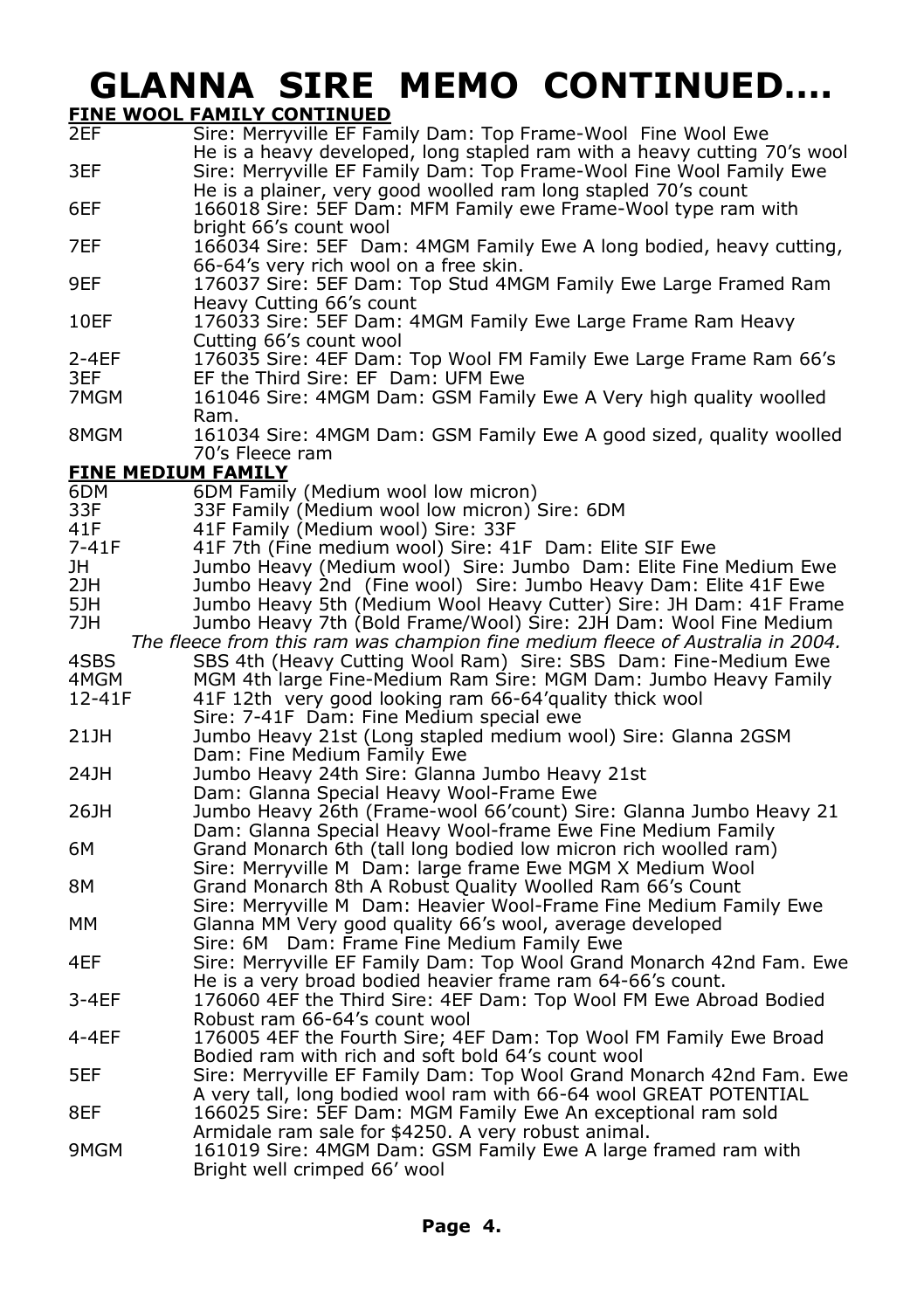# **GLANNA SIRE MEMO CONTINUED….**

|                  | <b>GLANNA POLL STUD RAMS</b>                                                                                    |
|------------------|-----------------------------------------------------------------------------------------------------------------|
| 3MUP             | MUP 3rd Large Heavy Cutting Ram 66-64'                                                                          |
|                  | Sire: MUP Dam: Jumbo Heavy Ewe 66'                                                                              |
|                  | quality very soft 66-64'wool Sire: MUP Dam: DQP Family                                                          |
| 8MUP             | MUP 8th A Long Bodied 70's Count Quality Wooled Ram                                                             |
|                  | Sire: MUP Dam: DQP Family Ewe                                                                                   |
| MMUP             | Glanna MMUP A robust av developed ram, long stapled, bright white 66'                                           |
|                  | Sire: Merryville M Dam: Glanna Elite Poll MUP Family Ewe                                                        |
| GT               | Glanna Terrific Plainer Ram 70'-66' Great Quality                                                               |
|                  | Sire: MUP Dam: DOP Family                                                                                       |
| <b>GUP</b>       | Glanna Uniform Poll well grown frame ram 70'bright white wool                                                   |
|                  | Sire: 3MUP Dam: Plainer long stapled 66-70'poll stud ewe                                                        |
| 2GUP             | Glanna Uniform Poll 2nd (66 wool) Sire: Glanna 3MUP                                                             |
|                  | Dam: Plainer Poll 66-70's count wool Ewe                                                                        |
| 2 <sub>W</sub> D | Willandra Desmond Syndicate 2 x Ram Lambs                                                                       |
|                  | Sire: Willandra Desmond AI Dams: Glanna Poll Special Stud Ewes                                                  |
| 3WD              | Willandra Desmond Syndicate 3 x Ram Lambs                                                                       |
|                  | Sire: Willandra Desmond AI Dams: Glanna Poll Special Stud Ewes                                                  |
| 4WD              | Sire: Willandra Desmond AI Dam: W4DQP Top Wool Ewe                                                              |
|                  | He is a large framed ram with bright pearly bold 64's (Retained in Stud)                                        |
| $2 - 4WD$        | 179043 4WD the Second Sire: 4WD Dam: Developed MUP Family Poll Ewe                                              |
|                  | A very good looking ram. Well grown and robust with quality 66-64's wool                                        |
| 5WD              | Sire: Willandra Desmond AI Dam: very large frame 70's count ewe                                                 |
|                  | He is a very large framed ram with long 70-66's (Retained in Stud)                                              |
| 6WD              | Sire: Willandra Desmond AI Dam: 4DQP Quality 66's rich wool ewe                                                 |
|                  | He is a good sized ram with quality, rich 66's wool                                                             |
| $2-6WD$          | 169032 Sire: 6WD Dam: MUP Family Ewe A plainer, well grown, long                                                |
|                  | Stapled 66's woolled ram.                                                                                       |
| 3-6WD            | 179037 5WD the Third Sire: 5WD Dam: FP Poll Ewe A Robust Poll ram                                               |
|                  | With 66's count wool.                                                                                           |
| 7WD              | Sire: Willandra Desmond AI Dam: Top MUP family, heavy cutting 66's                                              |
|                  | He is a large, long stapled 64-66's heavy cutting ram                                                           |
| $2 - 7WD$        | 169036 Sire: 7WD Dam: Frame poll stud ewe A large, long bodied ram.                                             |
|                  | Average developed, long stapled frame type wool. A very good sheep.                                             |
| 8WD              | Sire: Willandra Desmond AI Dam: Top MUP Family, heavy cutting 70-66's                                           |
| 9WD              | He is a large, long stapled 66-64's ram with quality wool.                                                      |
|                  | Sire: Willandra Desmond Dam: Glanna Poll Special Developed-Wool Ewe                                             |
|                  | A well grown, thick, very well crimped bold 64's count ram.                                                     |
| 2MMUP            | Sire: Glanna MMUP Dam: Glanna Poll Frame-Wool Plainer Ewe                                                       |
|                  | A very robust and thick, heavy cutting Poll ram with a very crimpy fleece                                       |
|                  | of 64's count. Sold Mudgee Ram Sale 2017 for \$5000<br>179018 GD the 2nd Sire: Glendonald Poll Dam: WD Poll Ewe |
| 2GD              |                                                                                                                 |
|                  | <b>GLANNA DAM MEMO</b>                                                                                          |
|                  |                                                                                                                 |
|                  | <b>SUPERFINE FAMILY</b> (72-80's Count Spinners Type Wool)                                                      |

Ringmaster Family Ewes

**FINE WOOL FAMILY** (70's-64's Count)

Glanna Monarch-Brilliant Monarch-Supreme Monarch-Melbourne Monarch Families Jumbo Family Ewes

## **FINE MEDIUM FAMILY** (64-66's Count)

Fine Medium Family Ewes

Jumbo Heavy Family Ewes

Low Micron Fine Medium Ewes (UFM)

**POLL STUD** (74-64's Count)

Fine Wool Family Ewes QP Family Ewes

MUP Family Ewes

WD Family Ewes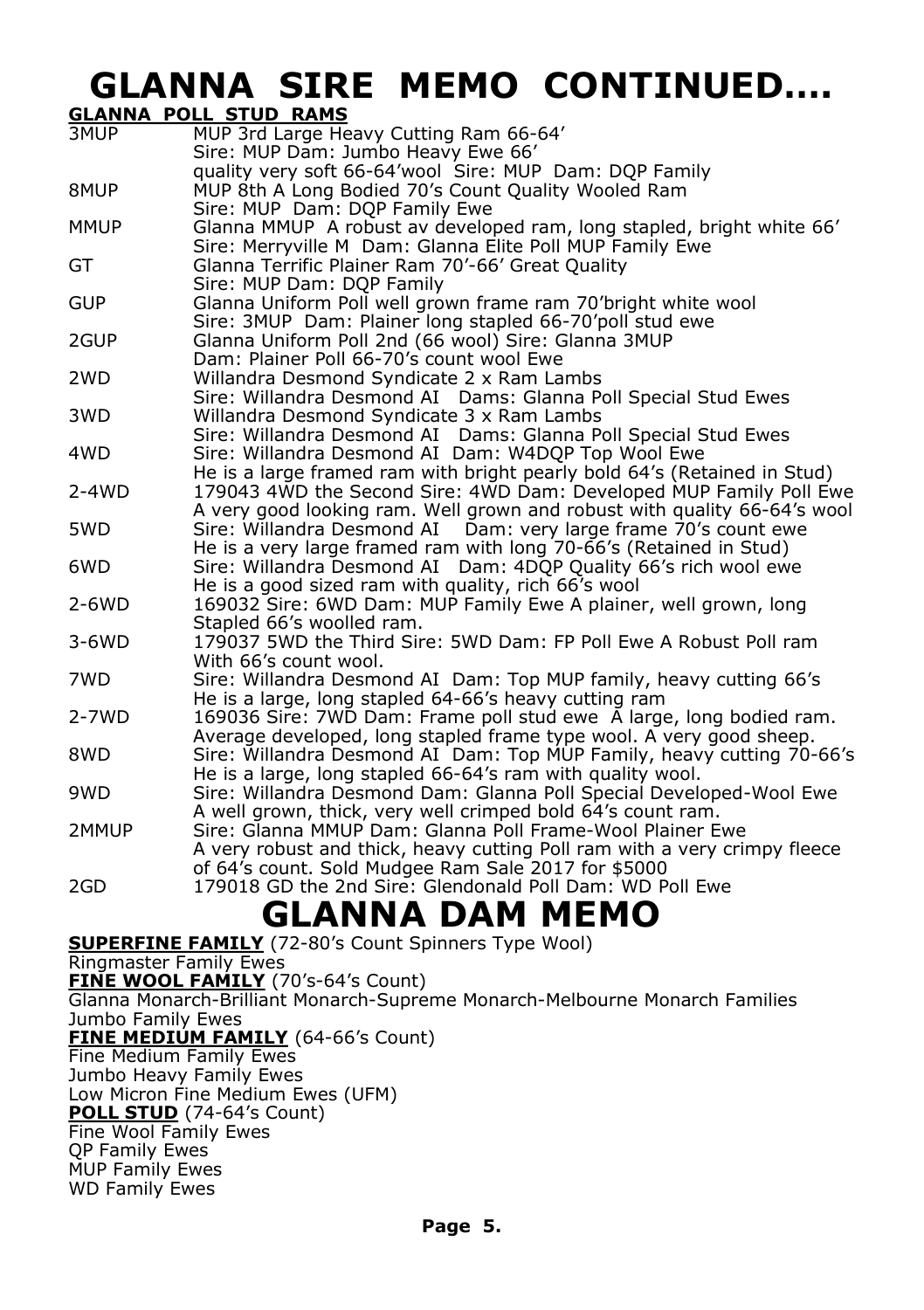# **BARE BREECH SCORING EXPLANATIONS**

Five years ago we started observing the bare breech area's on our young sheep at mulesing time (we mules at 8-9 months of age not as lambs). We found considerable differences between individual sheep and different shapes of bare area when comparing rams to ewes. This led to us developing OUR OWN SCORING SYSTEM not the so called industry standard system which discounts the differences between the males and females.

- 1. The industry experts are promoting strongly that if the sheep has neck development it will have a wrinkly body and tail, and if the sheep has a plain neck it will have a plain body and tail. Our observations in the Glanna-Merryville type show THERE IS NO CORRELATION between a wrinkly neck and wrinkly tails and vice versa.
- 2. There is also no correlation between a developed sheep having less bare breech area and a plainer sheep having more, in fact our scoring system indicates our developed, heavier cutting sheep are coming up with at least as much bare breech area than our plainer sheep.
- 3. We believe that the scoring of lambs at lamb marking for tail wrinkle and bare breech is very misleading as a lamb with loose wrinkle on the tail at lamb marking, if not mulesed will by 8-9 months of age have got quite a plain breech. There seems to be very little correlation between skin development of a lamb at lamb marking time to a young hogget age which is the time you get a good indication of what the animal will look like in its adult life.
- 4. We believe than now with our scoring system, and linked to our pedigree system We can give clients meaningful advice that can lead to some modification to the breech area of Glanna blood sheep. Our own stud sheep have certainly modified considerably. It is obvious that a lot of the best young ewes have some bare breech area compared to many fine wool sheep.
- 5. We will not be introducing outside blood from 'so called' bare breech rams, many of which come from mixed genetics, which would destroy the prepotency of the Glanna Stud to produce productive, good woolled sheep with high dressing weights.

| ----                  |   |  |
|-----------------------|---|--|
|                       | O |  |
|                       | 5 |  |
| Extra Notations Used: |   |  |

## **0 0.5 1 1.5 2 2.5 3 3.5 4 4.5 5**

0 Being No Bare Area 5 Being a Very Large Bare Area

**L** Long patch of bare skin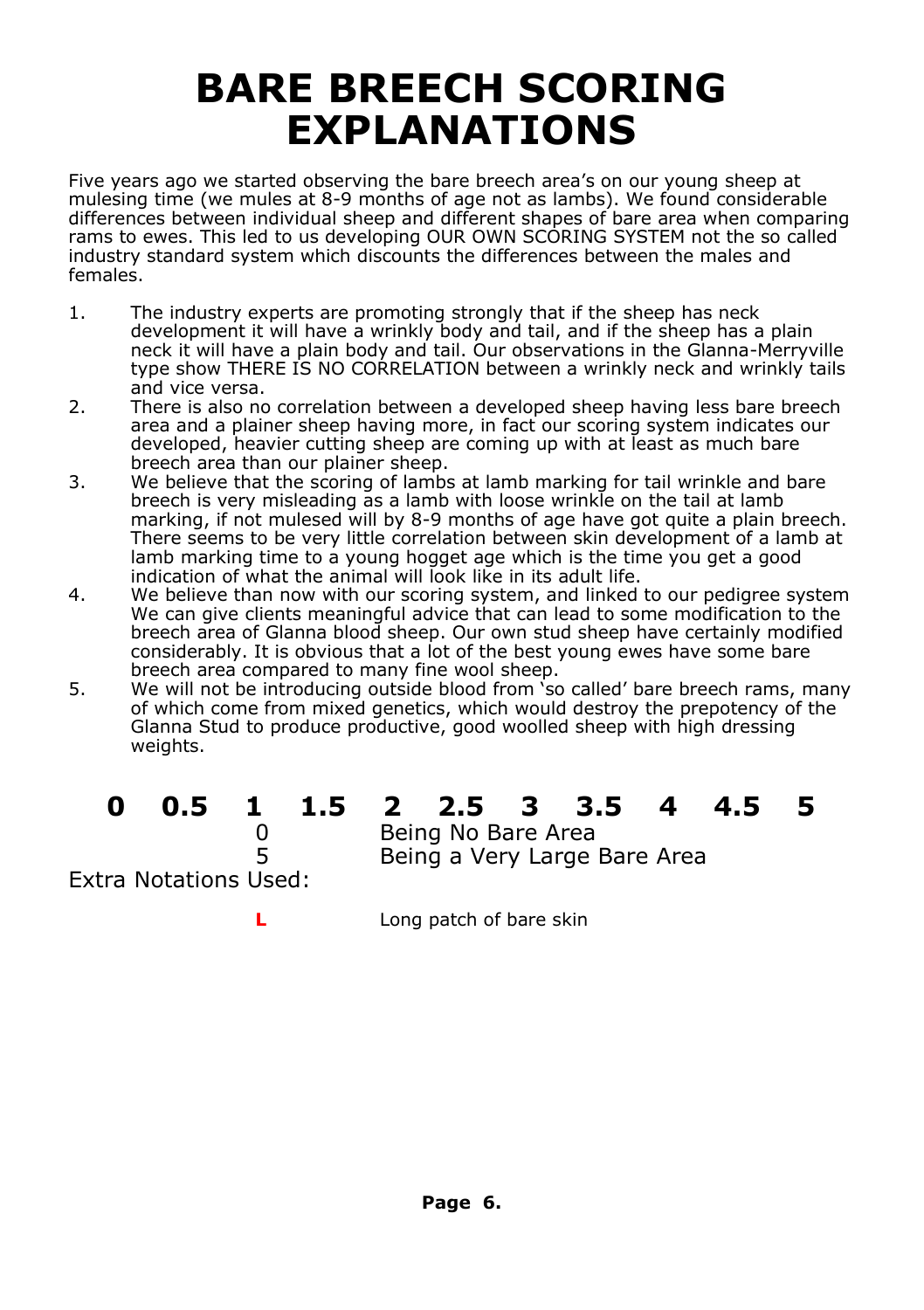## **BARE BREECH SCORING Bare Breech Diagrams for Rams and Wethers**



 **0.0 Score 0.5 Score 1.0 Score 1.5 Score** 





 **2.0 Long Score 3.0 Long Score**

## **Bare Breech Diagrams for Ewes**



 **0.0 Score 0.5 Score 1.0 Score**



 **1.5 Score 2.0 Score 3.0 Score**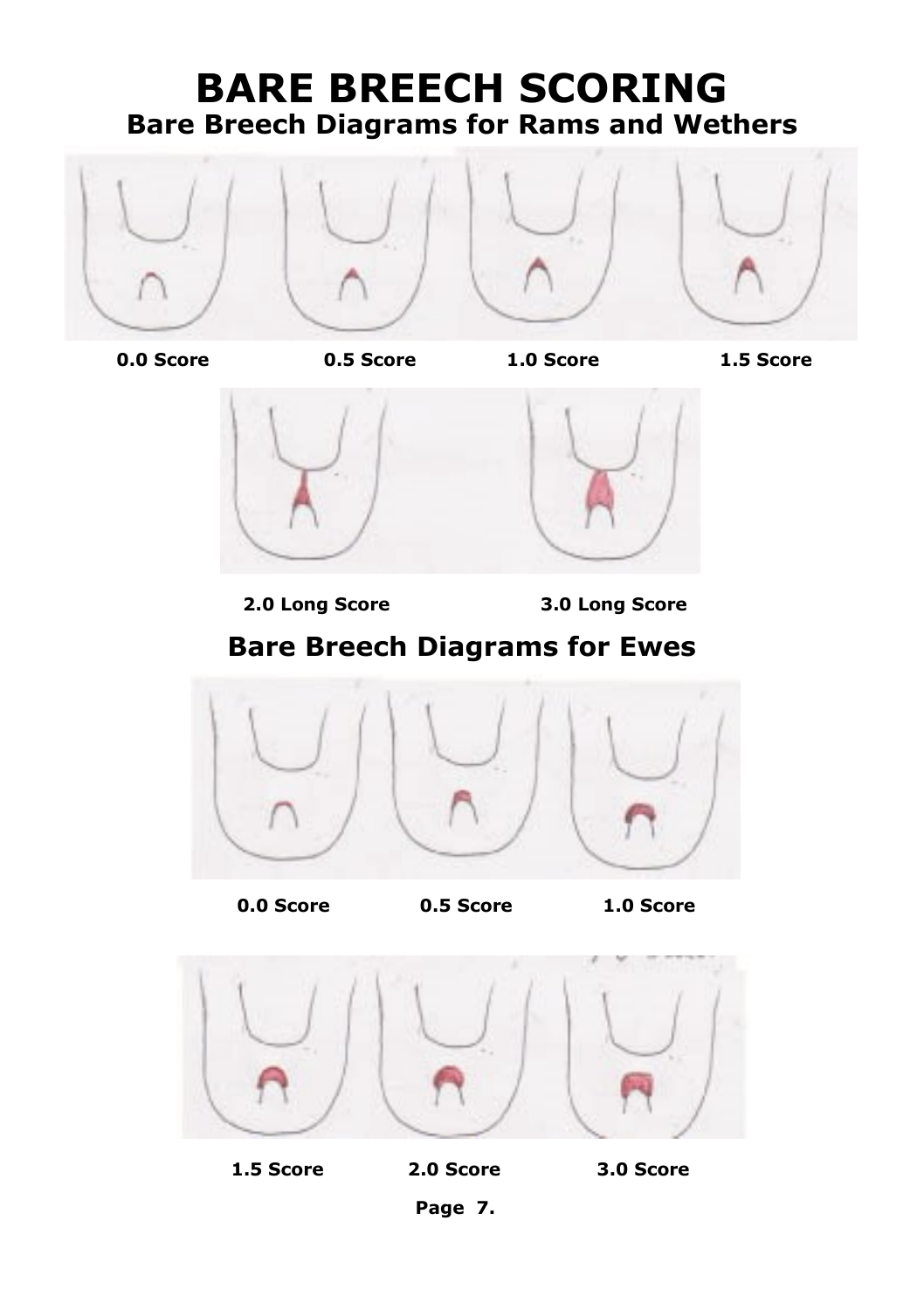## **In this Catalogue**

| Mic         | <b>Current Micron Fibre Test</b>                 |
|-------------|--------------------------------------------------|
| SD          | <b>Current Standard Deviation Fibre Test</b>     |
| CV          | <b>Current Coefficient Variation Fibre Test</b>  |
| CF.         | <b>Current Comfort Factor Fibre Test</b>         |
| Curv        | Current Curvature Fibre Test                     |
| <b>YWT</b>  | Yearling Body Weight at 12 Months of Age         |
| <b>21WT</b> | Body Weight at 21 Months of Age                  |
| <b>ADG</b>  | Average Daily Growth from 1st May to 26th August |
| BB.         | Bare Breech Score (Glanna System) Out of 5       |
| <b>BWri</b> | Breech Wrinkle Score (Glanna System) Out of 5    |
|             |                                                  |

## **Added to Pen Cards**

| <b>PWT</b>   | <b>Pedigree</b> Animal Pedigree Back Four Generations If Possible<br>Post Weaning Body Weight at 9 Months of Age |
|--------------|------------------------------------------------------------------------------------------------------------------|
|              |                                                                                                                  |
| <b>BWT</b>   | Current Body Weight                                                                                              |
| <b>CADG</b>  | Current Average Daily Growth                                                                                     |
| Wool         | Wool Influence Score Progressive Breeding Sys                                                                    |
| <b>Frame</b> | Frame Influence Score Progressive Breeding Sys                                                                   |
| Dev          | Developed Influence Score Progressive Breeding Sys                                                               |
|              |                                                                                                                  |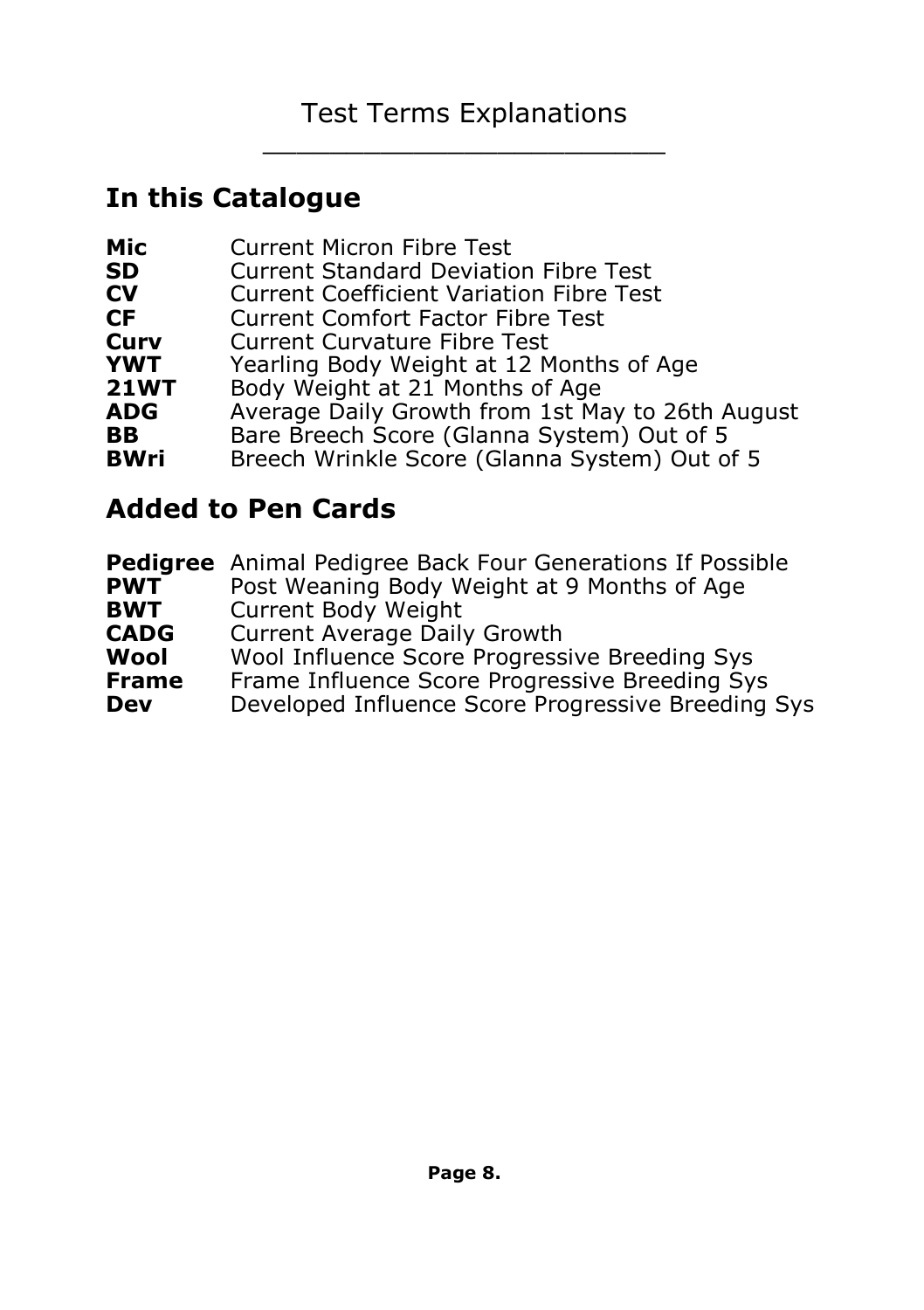## **2 YEARS OLD—Born Late September-October 2018 Wool Tested at 23 Months of age with 7 months wool growth Test Shorn 1/2 inch at 1st March 2020 CURRENT WOOL GROWTH Tested NEFT OFDA All adult fleece lines last 5 years Average Micron 17.8 Yield 74.4% Total stud wool average micron for the last 5 years 17.3 Shedded Rams**

## **TWO YEARS OLD**

**Lot 1**. 181026 Sire: 161034 Glanna 8MGM Dam: Glanna Special Wool Stud Ewe (GM Family)

| Mic | I SD                        | <b>CV</b> | CF Curv 21WT ADG BB BWri |  |                         |  |
|-----|-----------------------------|-----------|--------------------------|--|-------------------------|--|
|     | 18.1 3.17 17.51 100.0 101.7 |           |                          |  | $\vert$ 2.5 $\vert$ 0.5 |  |

*Purchaser:\_\_\_\_\_\_\_\_\_\_\_\_\_\_\_\_\_\_\_\_\_\_\_\_\_\_\_\_\_\_\_\_\_\_\_\_\_\_\_\_\_\_\_Price: \$\_\_\_\_\_\_\_\_\_*

*\_\_\_\_\_\_\_\_\_\_\_\_\_\_\_\_\_\_\_\_\_\_\_\_\_\_\_\_\_\_\_\_\_\_\_\_\_\_\_\_\_\_\_\_\_\_\_\_\_\_\_\_\_\_\_\_\_\_\_\_\_\_\_\_\_\_\_* **Lot 2**. 180021 Sire: Glanna ESF Dam: Glanna Special Wool-Frame Stud Ewe (Ringmaster Family)

| Mic  | <b>SD</b> | <b>CV</b> | <b>CF</b> | Curv 21WT ADG L |                  | <b>BB</b> | <b>BWri</b> |
|------|-----------|-----------|-----------|-----------------|------------------|-----------|-------------|
| 19.0 |           |           |           |                 | $\sim$ 100 $\mu$ |           |             |

*Purchaser:\_\_\_\_\_\_\_\_\_\_\_\_\_\_\_\_\_\_\_\_\_\_\_\_\_\_\_\_\_\_\_\_\_\_\_\_\_\_\_\_\_\_\_Price: \$\_\_\_\_\_\_\_\_\_*

| <b>Lot 3.</b> $189022$ | Sire: 149020 Glanna Poll 4WD                                     |
|------------------------|------------------------------------------------------------------|
| <b>POLL RAM</b>        | Dam: Glanna Poll Special Developed-Wool Stud Ewe<br>(MUP Family) |

| Mic | l SD | l cv                       |  |  |           | <b>BWri</b> |
|-----|------|----------------------------|--|--|-----------|-------------|
|     |      | 20.5 3.59 17.51 99.35 94.8 |  |  | $0.5$ 0.5 |             |

*Purchaser:\_\_\_\_\_\_\_\_\_\_\_\_\_\_\_\_\_\_\_\_\_\_\_\_\_\_\_\_\_\_\_\_\_\_\_\_\_\_\_\_\_\_\_Price: \$\_\_\_\_\_\_\_\_\_*

*\_\_\_\_\_\_\_\_\_\_\_\_\_\_\_\_\_\_\_\_\_\_\_\_\_\_\_\_\_\_\_\_\_\_\_\_\_\_\_\_\_\_\_\_\_\_\_\_\_\_\_\_\_\_\_\_\_\_\_\_\_\_\_\_\_\_\_* **Lot 4**. 189002 Sire: 169036 Glanna Poll 2-7WD **POLL RAM** Dam: Glanna Poll Special Frame Stud Ewe

| Mic  | <b>SD</b> | <b>CV</b> | CF    | Curv | <b>21WT</b> | <b>ADG</b>               | BB | <b>BWri</b> |
|------|-----------|-----------|-------|------|-------------|--------------------------|----|-------------|
| 19.8 | 2.85      | 14.39     | 99.86 | 96.3 | $\sim$      | $\overline{\phantom{0}}$ |    |             |

*\_\_\_\_\_\_\_\_\_\_\_\_\_\_\_\_\_\_\_\_\_\_\_\_\_\_\_\_\_\_\_\_\_\_\_\_\_\_\_\_\_\_\_\_\_\_\_\_\_\_\_\_\_\_\_\_\_\_\_\_\_\_\_\_\_\_\_*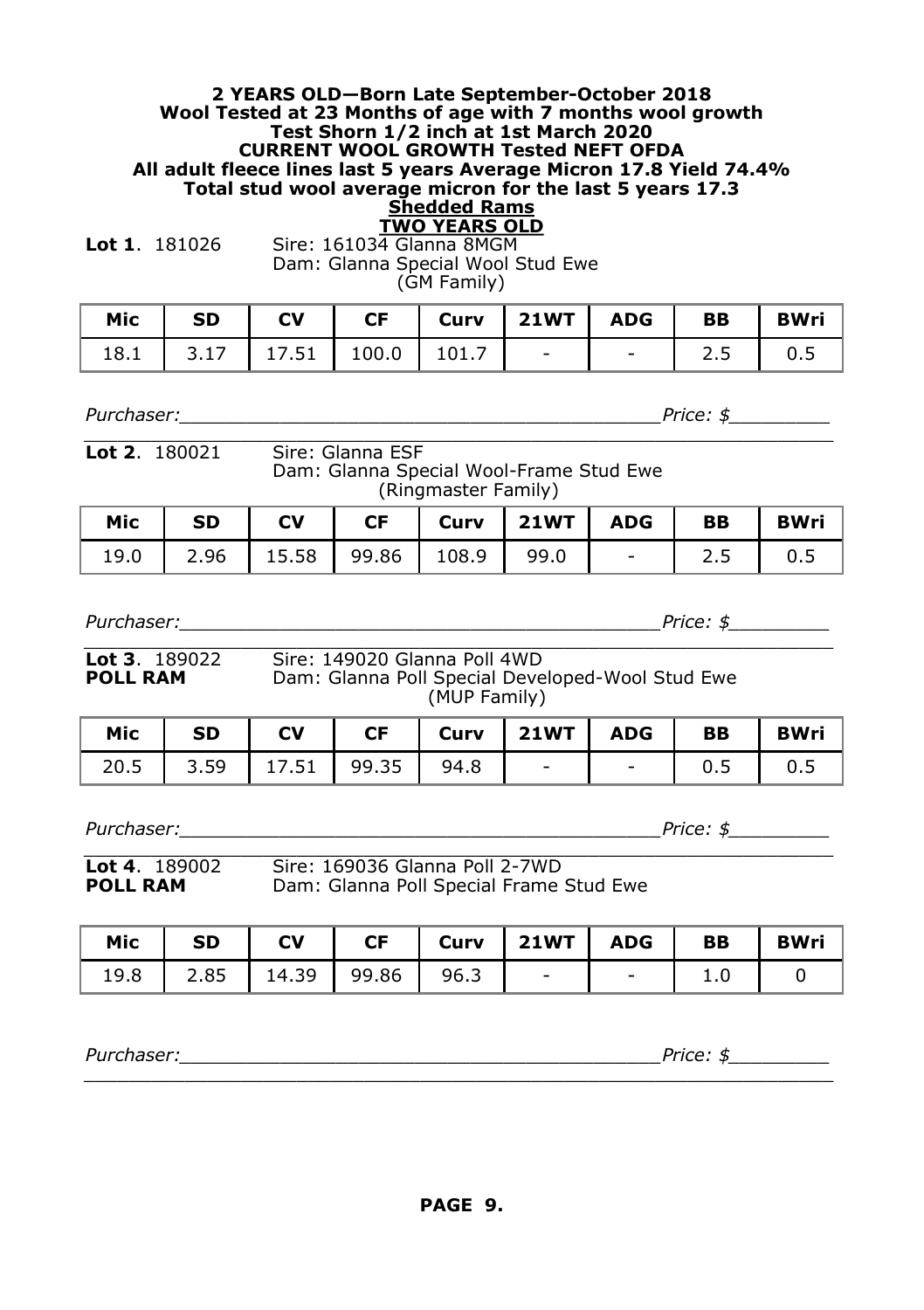## **2 YEARS OLD—Born Late October 2018 Wool Tested at 23 Months of age with 5 months wool growth Samples Taken 28th August 2020 Tested NEFT OFDA Shorn 7th April 2020 Paddock Run Rams**

**TWO YEARS OLD**<br>Sire: Glanna Poll 5WD **Lot 5**. 189070<br>**POLL RAM** Dam: Glanna Poll Developed Stud Ewe

| Mic  | <b>SD</b> | <b>CV</b>                     | <b>CF</b> | Curv   21WT $\vert$ | ADG I                    | <b>BB</b> | <b>BWri</b> |
|------|-----------|-------------------------------|-----------|---------------------|--------------------------|-----------|-------------|
| 20.2 | 12.89     | 14.38   99.90   90.8   86.0kg |           |                     | <b>Contract Contract</b> | 1.0       |             |

*Purchaser:*<br> $\blacksquare$ 

*\_\_\_\_\_\_\_\_\_\_\_\_\_\_\_\_\_\_\_\_\_\_\_\_\_\_\_\_\_\_\_\_\_\_\_\_\_\_\_\_\_\_\_\_\_\_\_\_\_\_\_\_\_\_\_\_\_\_\_\_\_\_\_\_\_\_\_* **Lot 6**. 189061 Sire: 169032 Glanna Poll 2-6WD **POLL RAM** Dam: Glanna Poll Developed Stud Ewe

| Mic | <b>SD</b>                         | <b>CV</b> | <b>CF</b> | Curv   21WT   ADG |               | <b>BB</b> | <b>BWri</b> |
|-----|-----------------------------------|-----------|-----------|-------------------|---------------|-----------|-------------|
|     | 19.9 3.20 16.08 99.81 82.7 73.0kg |           |           |                   | $\sim$ $\sim$ | 1.5       |             |

*Purchaser:\_\_\_\_\_\_\_\_\_\_\_\_\_\_\_\_\_\_\_\_\_\_\_\_\_\_\_\_\_\_\_\_\_\_\_\_\_\_\_\_\_\_\_Price: \$\_\_\_\_\_\_\_\_\_*

| <b>Lot 7.</b> 189064 | Sire: 169032 Glanna Poll 2-6WD      |  |
|----------------------|-------------------------------------|--|
| <b>POLL RAM</b>      | Dam: Glanna Poll Developed Stud Ewe |  |

**Lot 7**. 189064 Sire: 169032 Glanna Poll 2-6WD Dam: Glanna Poll Developed Stud Ewe

| Mic | <b>SD</b> | $\overline{\mathsf{C}}$ |  | $\vert$ CF $\vert$ Curv $\vert$ 21WT $\vert$ ADG $\vert$ BB |  | <b>BWri</b> |
|-----|-----------|-------------------------|--|-------------------------------------------------------------|--|-------------|
|     |           |                         |  | 20.3 3.29 16.21 99.60 90.1 79.0kg - 1.5                     |  |             |

*Purchaser:\_\_\_\_\_\_\_\_\_\_\_\_\_\_\_\_\_\_\_\_\_\_\_\_\_\_\_\_\_\_\_\_\_\_\_\_\_\_\_\_\_\_\_Price: \$\_\_\_\_\_\_\_\_\_*

**\_\_\_\_\_\_\_\_\_\_\_\_\_\_\_\_\_\_\_\_\_\_\_\_\_\_\_\_\_\_\_\_\_\_\_\_\_\_\_\_\_\_\_\_\_\_\_\_\_\_\_\_\_\_\_\_\_\_\_\_ Lot 8**. 189081 Sire: 169036 Glanna Poll 2-7WD **POLL RAM** Dam: Glanna Poll Special Frame Stud Ewe

| Mic | l SD | $\overline{\phantom{a}}$ CV |  | CF   Curv   21WT   ADG   BB             |  | <b>BWri</b> |
|-----|------|-----------------------------|--|-----------------------------------------|--|-------------|
|     |      |                             |  | 18.7 2.91 15.56 99.77 81.8 80.0kg - 1.0 |  |             |

*Purchaser:\_\_\_\_\_\_\_\_\_\_\_\_\_\_\_\_\_\_\_\_\_\_\_\_\_\_\_\_\_\_\_\_\_\_\_\_\_\_\_\_\_\_\_Price: \$\_\_\_\_\_\_\_\_\_*

*\_\_\_\_\_\_\_\_\_\_\_\_\_\_\_\_\_\_\_\_\_\_\_\_\_\_\_\_\_\_\_\_\_\_\_\_\_\_\_\_\_\_\_\_\_\_\_\_\_\_\_\_\_\_\_\_\_\_\_\_\_\_\_\_\_\_\_* **Lot 9**.189060 Sire: Glanna Poll GDS (Syndicate) **POLL RAM** Dam: Glanna Poll Special Wool Stud Ewe

| Mic  | <b>SD</b> | <b>CV</b> | <b>CF</b> | Curv   $21WT$                       | ADG    | BB | <b>BWri</b> |
|------|-----------|-----------|-----------|-------------------------------------|--------|----|-------------|
| 18.9 |           |           |           | 3.44   18.2   99.77   87.9   74.0kg | $\sim$ |    |             |

*Purchaser:\_\_\_\_\_\_\_\_\_\_\_\_\_\_\_\_\_\_\_\_\_\_\_\_\_\_\_\_\_\_\_\_\_\_\_\_\_\_\_\_\_\_\_Price: \$\_\_\_\_\_\_\_\_\_*

**PAGE 10.**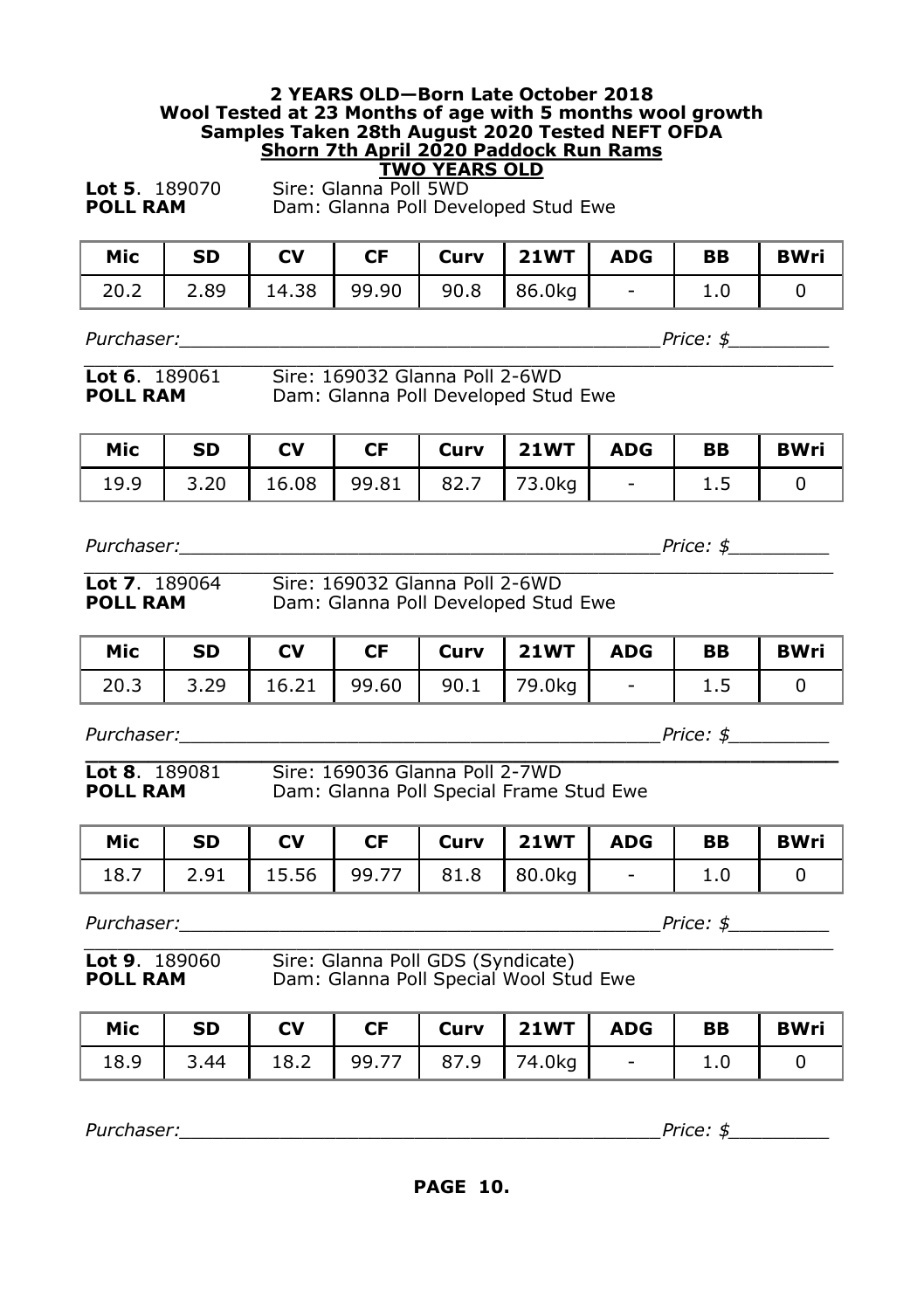**Lot 10**. 181047 Sire: 166018 Glanna 6EF Dam: Glanna Special Frame Stud Ewe (GM Family)

| Mic  | <b>SD</b>                            | <b>CV</b> |  | $CF$   Curv   21WT   ADG |                                | BB  | <b>BWri</b> |
|------|--------------------------------------|-----------|--|--------------------------|--------------------------------|-----|-------------|
| 20.9 | 3.81   18.23   98.21   85.9   96.0kg |           |  |                          | <b>Contract Contract State</b> | 0.5 |             |

*\_\_\_\_\_\_\_\_\_\_\_\_\_\_\_\_\_\_\_\_\_\_\_\_\_\_\_\_\_\_\_\_\_\_\_\_\_\_\_\_\_\_\_\_\_\_\_\_\_\_\_\_\_\_\_\_\_\_\_\_\_\_\_\_\_\_\_*

*Purchaser:*<br> $\blacksquare$ 

## **Lot 11**. 181044 Sire: 166018 Glanna 6EF Dam: Glanna Special Frame Stud Ewe (GM Family)

| Mic  | <b>SD</b> | <b>CV</b> | <b>CF</b> | $Curv$ 21WT $\vert$                  | <b>ADG</b>     | BB | <b>BWri</b> |
|------|-----------|-----------|-----------|--------------------------------------|----------------|----|-------------|
| 20.3 |           |           |           | 3.20   15.76   99.70   86.9   86.0kg | $\sim$ 10 $\,$ |    |             |

*Purchaser:\_\_\_\_\_\_\_\_\_\_\_\_\_\_\_\_\_\_\_\_\_\_\_\_\_\_\_\_\_\_\_\_\_\_\_\_\_\_\_\_\_\_\_Price: \$\_\_\_\_\_\_\_\_\_*

**Lot 12.** 186074

*\_\_\_\_\_\_\_\_\_\_\_\_\_\_\_\_\_\_\_\_\_\_\_\_\_\_\_\_\_\_\_\_\_\_\_\_\_\_\_\_\_\_\_\_\_\_\_\_\_\_\_\_\_\_\_\_\_\_\_\_\_\_\_\_\_\_\_*

| . 186074 | Sire: 166020 Glanna 2-4EF         |
|----------|-----------------------------------|
|          | Dam: Glanna Special Wool Stud Ewe |
|          | (Fine Medium Family)              |

| Mic SD |  | CV   CF   Curv   21WT   ADG   BB   BWri |         |  |
|--------|--|-----------------------------------------|---------|--|
|        |  | 19.8 3.32 16.77 99.58 95.3 88.0kg       | 4.0 0.5 |  |

*\_\_\_\_\_\_\_\_\_\_\_\_\_\_\_\_\_\_\_\_\_\_\_\_\_\_\_\_\_\_\_\_\_\_\_\_\_\_\_\_\_\_\_\_\_\_\_\_\_\_\_\_\_\_\_\_\_\_\_\_\_\_\_\_\_\_\_*

*Purchaser:\_\_\_\_\_\_\_\_\_\_\_\_\_\_\_\_\_\_\_\_\_\_\_\_\_\_\_\_\_\_\_\_\_\_\_\_\_\_\_\_\_\_\_Price: \$\_\_\_\_\_\_\_\_\_*

**Lot 13**. 181056 Sire: 166032 Glanna 7EF Dam: Glanna Special Developed Stud Ewe (GM Family)

| Mic | <b>SD</b> | <b>CV</b> |  | CF   Curv   21WT   ADG   BB       |     | <b>BWri</b> |
|-----|-----------|-----------|--|-----------------------------------|-----|-------------|
|     |           |           |  | 21.0 3.34 15.90 99.33 90.9 84.0kg | 1.5 | 0.5         |

*Purchaser:\_\_\_\_\_\_\_\_\_\_\_\_\_\_\_\_\_\_\_\_\_\_\_\_\_\_\_\_\_\_\_\_\_\_\_\_\_\_\_\_\_\_\_Price: \$\_\_\_\_\_\_\_\_\_*

|                                      | (4MGM Family) |     |           |             |
|--------------------------------------|---------------|-----|-----------|-------------|
| Mic<br><b>CV</b><br><b>SD</b><br>CF. | Curv   $21WT$ | ADG | <b>BB</b> | <b>BWri</b> |

*Purchaser:*<br> $\blacksquare$ 

### *\_\_\_\_\_\_\_\_\_\_\_\_\_\_\_\_\_\_\_\_\_\_\_\_\_\_\_\_\_\_\_\_\_\_\_\_\_\_\_\_\_\_\_\_\_\_\_\_\_\_\_\_\_\_\_\_\_\_\_\_\_\_\_\_\_\_\_* **Lot 15**. 186055 Sire: 166025 Glanna 8EF Dam: Glanna Special Frame Stud Ewe (Fine Medium Family)

| Mic | $\vert$ SD | <b>CV</b> |  |                                         |  | <b>BWri</b> |
|-----|------------|-----------|--|-----------------------------------------|--|-------------|
|     |            |           |  | 19.5 3.01 15.44 99.83 76.0 73.0kg - 1.5 |  |             |

19.9  $3.87$  | 19.45 | 98.95 | 88.8 | 90.0kg | - | 1.5 | 0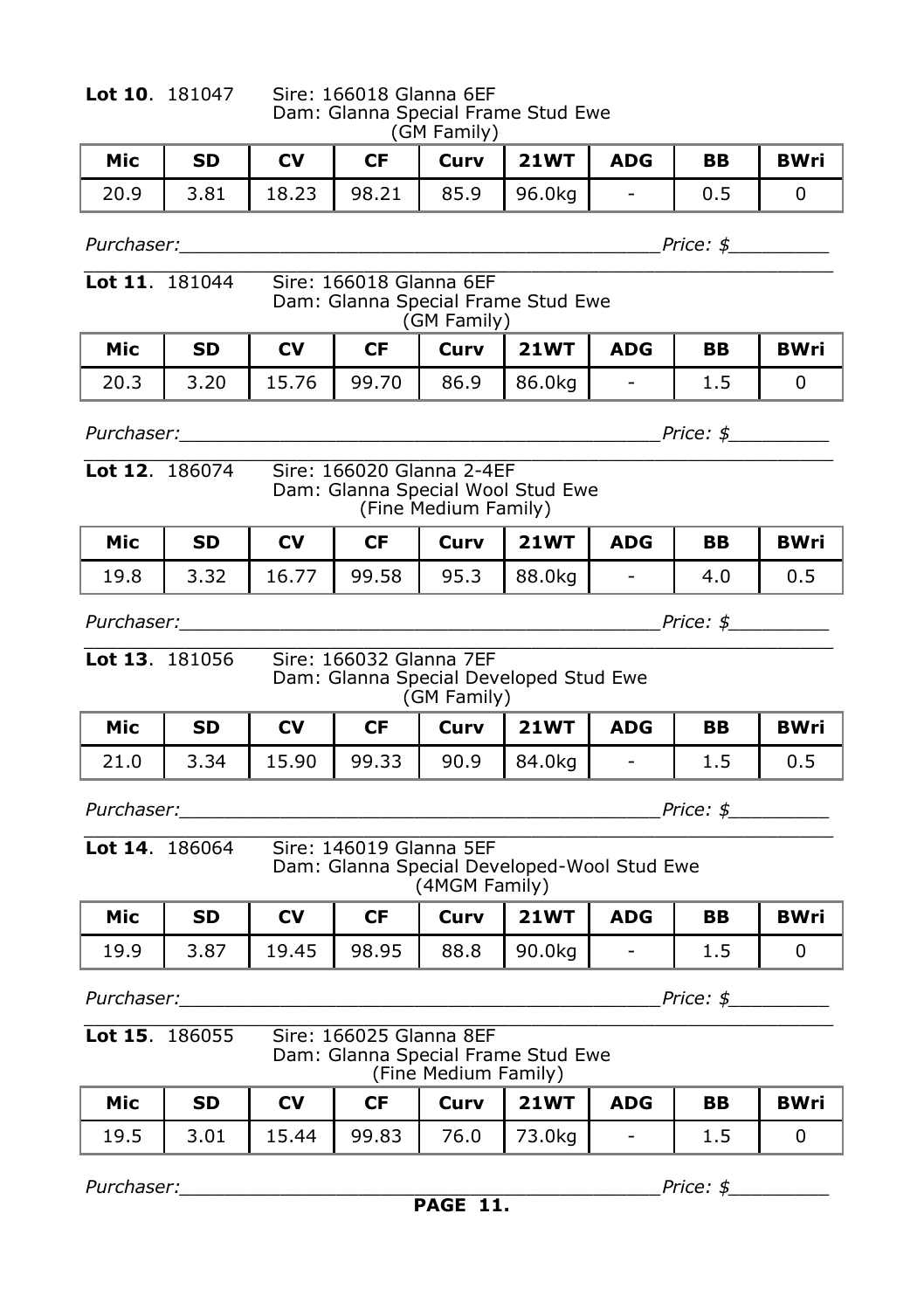| Lot 16. | 180029 |
|---------|--------|
|---------|--------|

**Lot 16**. 180029 Sire: 160010 Glanna 2-2EF Dam: Glanna Special Wool-Frame Stud Ewe (Ringmaster Family)

| Mic | <b>SD</b> | <b>CV</b> |  | CF Curv 21WT ADG BB               |                                                                               | <b>BWri</b> |
|-----|-----------|-----------|--|-----------------------------------|-------------------------------------------------------------------------------|-------------|
|     |           |           |  | 19.8 2.99 15.10 99.76 90.3 82.0kg | $\begin{array}{ c c c c c } \hline \quad & - & \quad \quad & 2.5 \end{array}$ |             |

*Purchaser:*<br> $\blacksquare$ 

| <b>Lot 17.</b> 186062 | Sire: 161019 Glanna 9MGM                |
|-----------------------|-----------------------------------------|
|                       | Dam: Glanna Special Wool-Frame Stud Ewe |
|                       | (EF Family)                             |

| Mic | -SD | <b>CV</b> |  | $CF$ $Curv$ $21WT$ $ADG$          | BB | <b>BWri</b> |
|-----|-----|-----------|--|-----------------------------------|----|-------------|
|     |     |           |  | 18.9 3.06 16.19 99.81 75.3 77.0kg |    | 0.5         |

*\_\_\_\_\_\_\_\_\_\_\_\_\_\_\_\_\_\_\_\_\_\_\_\_\_\_\_\_\_\_\_\_\_\_\_\_\_\_\_\_\_\_\_\_\_\_\_\_\_\_\_\_\_\_\_\_\_\_\_\_\_\_\_\_\_\_\_*

*Purchaser:\_\_\_\_\_\_\_\_\_\_\_\_\_\_\_\_\_\_\_\_\_\_\_\_\_\_\_\_\_\_\_\_\_\_\_\_\_\_\_\_\_\_\_Price: \$\_\_\_\_\_\_\_\_\_*

## **2 YEARS OLD—Born Late September-October 2018 Wool Tested at 23 Months of age with 4 months wool growth Samples Taken 28th August 2020 Tested NEFT OFDA Shorn 8th May 2020 Paddock Run Rams TWO YEARS OLD**

**Lot 18**. 181011 Sire: 161034 Glanna 8MGM Dam: Glanna Special Wool Stud Ewe (GM Family)

| Mic  | <b>SD</b> | <b>CV</b> | <b>CF</b> | Curv | 21WT   ADG |                          | BB    | <b>BWri</b> |
|------|-----------|-----------|-----------|------|------------|--------------------------|-------|-------------|
| 20.7 |           |           |           |      |            | <b>Contract Contract</b> | ر . د |             |

*Purchaser:\_\_\_\_\_\_\_\_\_\_\_\_\_\_\_\_\_\_\_\_\_\_\_\_\_\_\_\_\_\_\_\_\_\_\_\_\_\_\_\_\_\_\_Price: \$\_\_\_\_\_\_\_\_\_*

## *\_\_\_\_\_\_\_\_\_\_\_\_\_\_\_\_\_\_\_\_\_\_\_\_\_\_\_\_\_\_\_\_\_\_\_\_\_\_\_\_\_\_\_\_\_\_\_\_\_\_\_\_\_\_\_\_\_\_\_\_\_\_\_\_\_\_\_* **Lot 19**. 181028 Sire: 161034 Glanna 8MGM Dam: Glanna Special Wool Stud Ewe (GM Family)

| Mic | l SD | $\overline{\phantom{a}}$ $\overline{\phantom{a}}$ $\overline{\phantom{a}}$ $\overline{\phantom{a}}$ $\overline{\phantom{a}}$ $\overline{\phantom{a}}$ $\overline{\phantom{a}}$ $\overline{\phantom{a}}$ $\overline{\phantom{a}}$ $\overline{\phantom{a}}$ $\overline{\phantom{a}}$ $\overline{\phantom{a}}$ $\overline{\phantom{a}}$ $\overline{\phantom{a}}$ $\overline{\phantom{a}}$ $\overline{\phantom{a}}$ $\overline{\phantom{a}}$ $\overline{\phantom{a}}$ $\overline{\$ |  | $CF$   Curv   21WT   ADG   BB     |                |     | <b>BWri</b> |
|-----|------|---------------------------------------------------------------------------------------------------------------------------------------------------------------------------------------------------------------------------------------------------------------------------------------------------------------------------------------------------------------------------------------------------------------------------------------------------------------------------------|--|-----------------------------------|----------------|-----|-------------|
|     |      |                                                                                                                                                                                                                                                                                                                                                                                                                                                                                 |  | 19.9 3.25 16.33 99.43 87.2 91.0kg | 어머니는 그 사람들이 어디 | 3.0 | 0.5         |

*Purchaser:\_\_\_\_\_\_\_\_\_\_\_\_\_\_\_\_\_\_\_\_\_\_\_\_\_\_\_\_\_\_\_\_\_\_\_\_\_\_\_\_\_\_\_Price: \$\_\_\_\_\_\_\_\_\_*

### *\_\_\_\_\_\_\_\_\_\_\_\_\_\_\_\_\_\_\_\_\_\_\_\_\_\_\_\_\_\_\_\_\_\_\_\_\_\_\_\_\_\_\_\_\_\_\_\_\_\_\_\_\_\_\_\_\_\_\_\_\_\_\_\_\_\_\_* **Lot 20**. 186033 Sire: 166025 Glanna 8EF Dam: Glanna Special Frame Stud Ewe (Fine Medium Family)

| Mic  | SD | <b>CV</b> |  | $CF$ $Curv$ $21WT$ $ADG$             |                          | BB  | <b>BWri</b> |
|------|----|-----------|--|--------------------------------------|--------------------------|-----|-------------|
| 20.3 |    |           |  | 2.96   14.58   99.77   78.8   79.0kg | <b>Contract Contract</b> | 2.0 |             |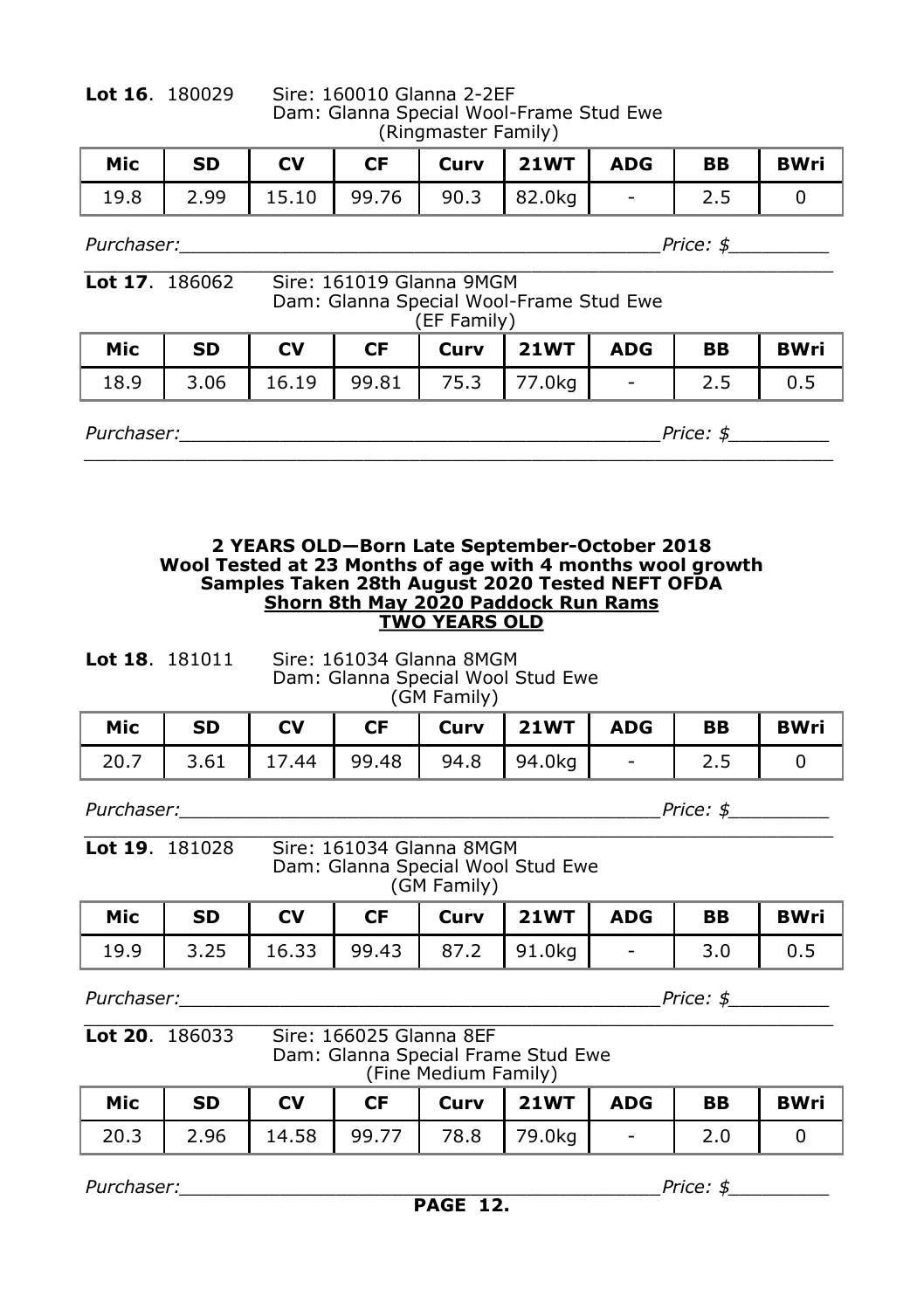## **Lot 21**. 181009 Sire: 161034 Glanna 8MGM Dam: Glanna Special Wool Stud Ewe (GM Family)

| Mic SD CV |  | CF   Curv   21WT   ADG   BB   BWri          |  |  |
|-----------|--|---------------------------------------------|--|--|
|           |  | 20.3 3.72 18.33 98.74 86.7 86.0kg - 3.0 0.5 |  |  |

*\_\_\_\_\_\_\_\_\_\_\_\_\_\_\_\_\_\_\_\_\_\_\_\_\_\_\_\_\_\_\_\_\_\_\_\_\_\_\_\_\_\_\_\_\_\_\_\_\_\_\_\_\_\_\_\_\_\_\_\_\_\_\_\_\_\_\_*

*Purchaser:\_\_\_\_\_\_\_\_\_\_\_\_\_\_\_\_\_\_\_\_\_\_\_\_\_\_\_\_\_\_\_\_\_\_\_\_\_\_\_\_\_\_\_Price: \$\_\_\_\_\_\_\_\_\_*

## **Lot 22**. 186058 Sire: 166020 Glanna 2-4EF Dam: Glanna Special Wool Stud Ewe (Fine Medium Family)

| Mic  | <b>SD</b>                           | <b>CV</b> | <b>CF</b> | Curv 21WT ADG L | BB | <b>BWri</b> |
|------|-------------------------------------|-----------|-----------|-----------------|----|-------------|
| 20.2 | 3.74   18.51   98.8   72.0   81.0kg |           |           |                 |    |             |

*Purchaser:\_\_\_\_\_\_\_\_\_\_\_\_\_\_\_\_\_\_\_\_\_\_\_\_\_\_\_\_\_\_\_\_\_\_\_\_\_\_\_\_\_\_\_Price: \$\_\_\_\_\_\_\_\_\_*

| <b>Lot 23.</b> 181006 | Sire: 166032 Glanna 7EF                     |
|-----------------------|---------------------------------------------|
|                       | Dam: Glanna Special Developed-Wool Stud Ewe |
|                       | (GM Family)                                 |

| Mic  | SD | <b>CV</b> |  | $CF$ $Curv$ $21WT$ $ADG$             |                      | <b>BB</b> | <b>BWri</b> |
|------|----|-----------|--|--------------------------------------|----------------------|-----------|-------------|
| 19.3 |    |           |  | 2.89   14.97   99.87   99.5   84.0kg | where the company of | 2.0       | 0.5         |

*Purchaser:\_\_\_\_\_\_\_\_\_\_\_\_\_\_\_\_\_\_\_\_\_\_\_\_\_\_\_\_\_\_\_\_\_\_\_\_\_\_\_\_\_\_\_Price: \$\_\_\_\_\_\_\_\_\_*

## **1 YEAR OLD—Born Late September-October 2019 Wool Tested at 11 Months of age with CURRENT wool growth Tested NEFT OFDA Samples Taken 28th August 2020 Shorn 7th April 2020**

*\_\_\_\_\_\_\_\_\_\_\_\_\_\_\_\_\_\_\_\_\_\_\_\_\_\_\_\_\_\_\_\_\_\_\_\_\_\_\_\_\_\_\_\_\_\_\_\_\_\_\_\_\_\_\_\_\_\_\_\_\_\_\_\_\_\_\_*

| <b>Lot 24.</b> $199052$ | Sire: 179037 Glanna Poll 3-6WD      |
|-------------------------|-------------------------------------|
| <b>POLL RAM</b>         | Dam: Glanna Poll Developed Stud Ewe |

| Mic | $\overline{\phantom{a}}$ SD | $\overline{\phantom{a}}$ CV |  | CF   Curv   YWT   ADG   BB                                      |  | <b>BWri</b> |
|-----|-----------------------------|-----------------------------|--|-----------------------------------------------------------------|--|-------------|
|     |                             |                             |  | 18.1   2.62   14.48   100.0   112.3   75.0kg   0.25   4.0   0.5 |  |             |

*Purchaser:\_\_\_\_\_\_\_\_\_\_\_\_\_\_\_\_\_\_\_\_\_\_\_\_\_\_\_\_\_\_\_\_\_\_\_\_\_\_\_\_\_\_\_Price: \$\_\_\_\_\_\_\_\_\_*

# *Lot 25.* 199013<br> **POLL RAM**

**Lot 25**. 199013 Sire: 149016 Glanna Poll 5WD Dam: Glanna Poll Special Wool-Frame-Developed Stud Ewe

| Mic  | SD | $\overline{\phantom{a}}$ CV |  | CF   Curv   YWT   ADG | <b>BB</b> | <b>BWri</b> |
|------|----|-----------------------------|--|-----------------------|-----------|-------------|
| 18.4 |    |                             |  |                       |           | 0.5         |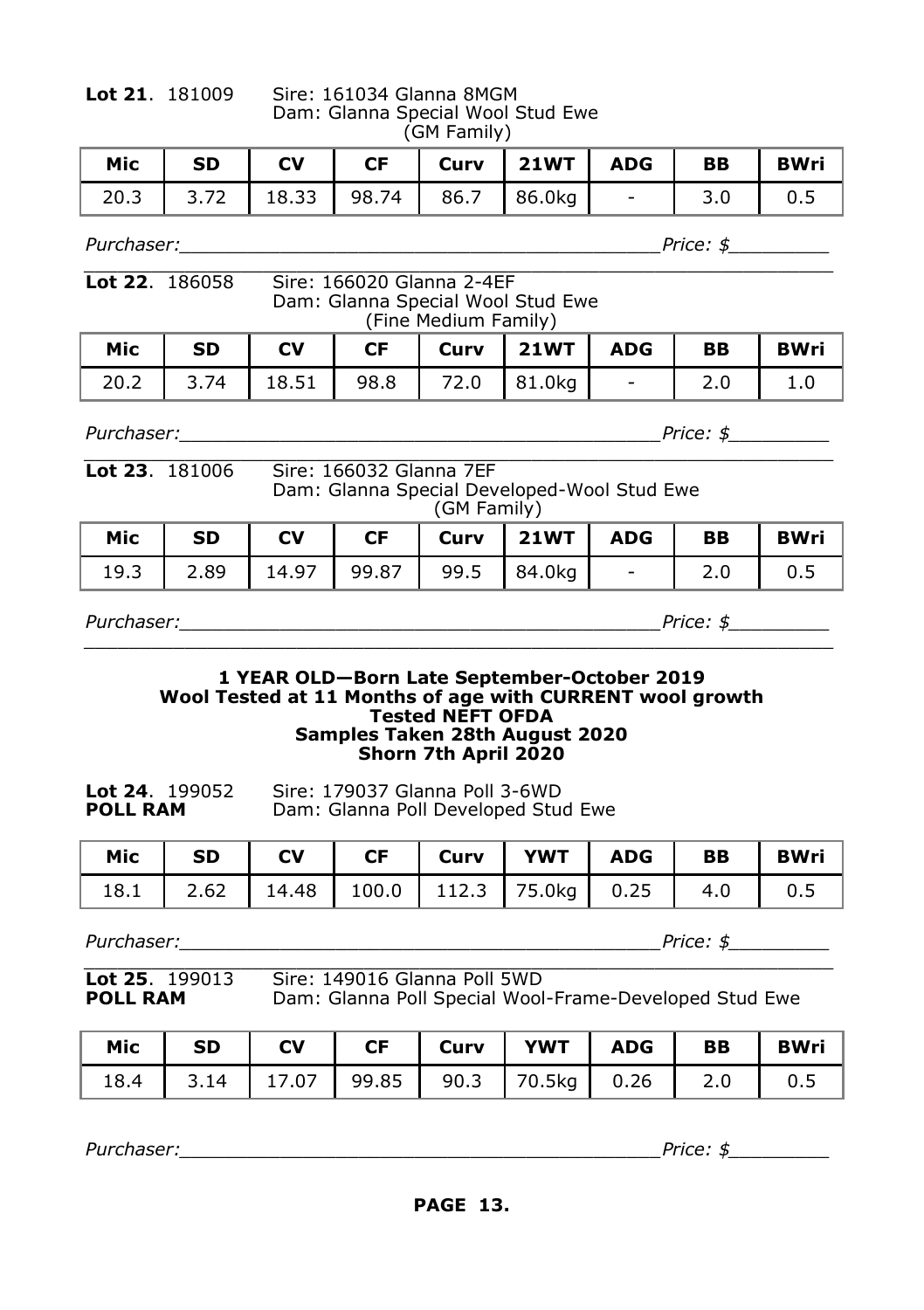Lot 26. 199053 Sire: 149016 Glanna Poll 5WD<br>**POLL RAM** Dam: Glanna Poll Special Wool **Pam: Glanna Poll Special Wool-Frame-Developed Stud Ewe** 

| Mic  | <b>SD</b>   | <b>CV</b> |  | CF   Curv   YWT   ADG   BB                  |  | BWri |
|------|-------------|-----------|--|---------------------------------------------|--|------|
| 17.0 | $\vert$ 2.7 |           |  | 15.88   99.89   107.8   64.5kg   0.28   2.5 |  | 0.5  |

*Purchaser:*<br> $\blacksquare$ 

| <b>Lot 27.</b> 199019 | Sire: 149020 Glanna Poll 4WD           |
|-----------------------|----------------------------------------|
| <b>POLL RAM</b>       | Dam: Glanna Poll Special Wool Stud Ewe |

| Mic  | <b>SD</b> | <b>CV</b> |  | CF   Curv   YWT   ADG                               | BB | <b>BWri</b> |
|------|-----------|-----------|--|-----------------------------------------------------|----|-------------|
| 19.6 |           |           |  | $3.64$   18.57   99.63   87.1   65.0kg   0.28   2.5 |    |             |

*Purchaser:\_\_\_\_\_\_\_\_\_\_\_\_\_\_\_\_\_\_\_\_\_\_\_\_\_\_\_\_\_\_\_\_\_\_\_\_\_\_\_\_\_\_\_Price: \$\_\_\_\_\_\_\_\_\_*

| <b>Lot 28.</b> $199010$ | Sire: 149020 Glanna Poll 4WD           |
|-------------------------|----------------------------------------|
| <b>POLL RAM</b>         | Dam: Glanna Poll Special Wool Stud Ewe |

**Lot 28**. 199010 Sire: 149020 Glanna Poll 4WD Dam: Glanna Poll Special Wool Stud Ewe

| Mic  | <b>SD</b> | <b>CV</b> | <b>CF</b> | Curv   YWT   ADG     | <b>BB</b> | <b>BWri</b> |
|------|-----------|-----------|-----------|----------------------|-----------|-------------|
| 16.6 | 2.9       | 17.47     |           | 100 89.5 57.5kg 0.21 |           |             |

*Purchaser:\_\_\_\_\_\_\_\_\_\_\_\_\_\_\_\_\_\_\_\_\_\_\_\_\_\_\_\_\_\_\_\_\_\_\_\_\_\_\_\_\_\_\_Price: \$\_\_\_\_\_\_\_\_\_*

*\_\_\_\_\_\_\_\_\_\_\_\_\_\_\_\_\_\_\_\_\_\_\_\_\_\_\_\_\_\_\_\_\_\_\_\_\_\_\_\_\_\_\_\_\_\_\_\_\_\_\_\_\_\_\_\_\_\_\_\_\_\_\_\_\_\_\_* **Lot 29**. 199025 Sire: 149020 Glanna Poll 4WD **POLL RAM** Dam: Glanna Poll Special Wool Stud Ewe

| Mic | <b>SD</b> | <b>CV</b>     | <b>CF</b> | Curv | YWT l             | ADG | BB | <b>BWri</b> |
|-----|-----------|---------------|-----------|------|-------------------|-----|----|-------------|
|     | 18.3 3.18 | $17.38$ 99.88 |           | 90   | $66.0kg$ 0.28 2.5 |     |    |             |

Purchaser:

*\_\_\_\_\_\_\_\_\_\_\_\_\_\_\_\_\_\_\_\_\_\_\_\_\_\_\_\_\_\_\_\_\_\_\_\_\_\_\_\_\_\_\_\_\_\_\_\_\_\_\_\_\_\_\_\_\_\_\_\_\_\_\_\_\_\_\_* **Lot 30**. 199005 Sire: 149020 Glanna Poll 4WD **POLL RAM** Dam: Glanna Poll Special Wool Stud Ewe

| Mic | <b>SD</b> | <b>CV</b> | $CF$ | Curv I |                                        | YWT   ADG | BB   | <b>BWri</b> |
|-----|-----------|-----------|------|--------|----------------------------------------|-----------|------|-------------|
|     |           |           |      |        | 19.5 2.99 15.33 99.95 98.7 67.0kg 0.25 |           | -4.0 |             |

*Purchaser:\_\_\_\_\_\_\_\_\_\_\_\_\_\_\_\_\_\_\_\_\_\_\_\_\_\_\_\_\_\_\_\_\_\_\_\_\_\_\_\_\_\_\_Price: \$\_\_\_\_\_\_\_\_\_*

*\_\_\_\_\_\_\_\_\_\_\_\_\_\_\_\_\_\_\_\_\_\_\_\_\_\_\_\_\_\_\_\_\_\_\_\_\_\_\_\_\_\_\_\_\_\_\_\_\_\_\_\_\_\_\_\_\_\_\_\_\_\_\_\_\_\_\_* **Lot 31**. 199051 Sire: 179037 Glanna Poll 3-6WD **POLL RAM** Dam: Glanna Poll Developed Stud Ewe

| Mic SD |  |  | CV   CF   Curv   YWT   ADG   BB             |  | <b>BWri</b> |
|--------|--|--|---------------------------------------------|--|-------------|
|        |  |  | 19.0 3.26 17.16 99.82 102.2 71.5kg 0.28 2.0 |  |             |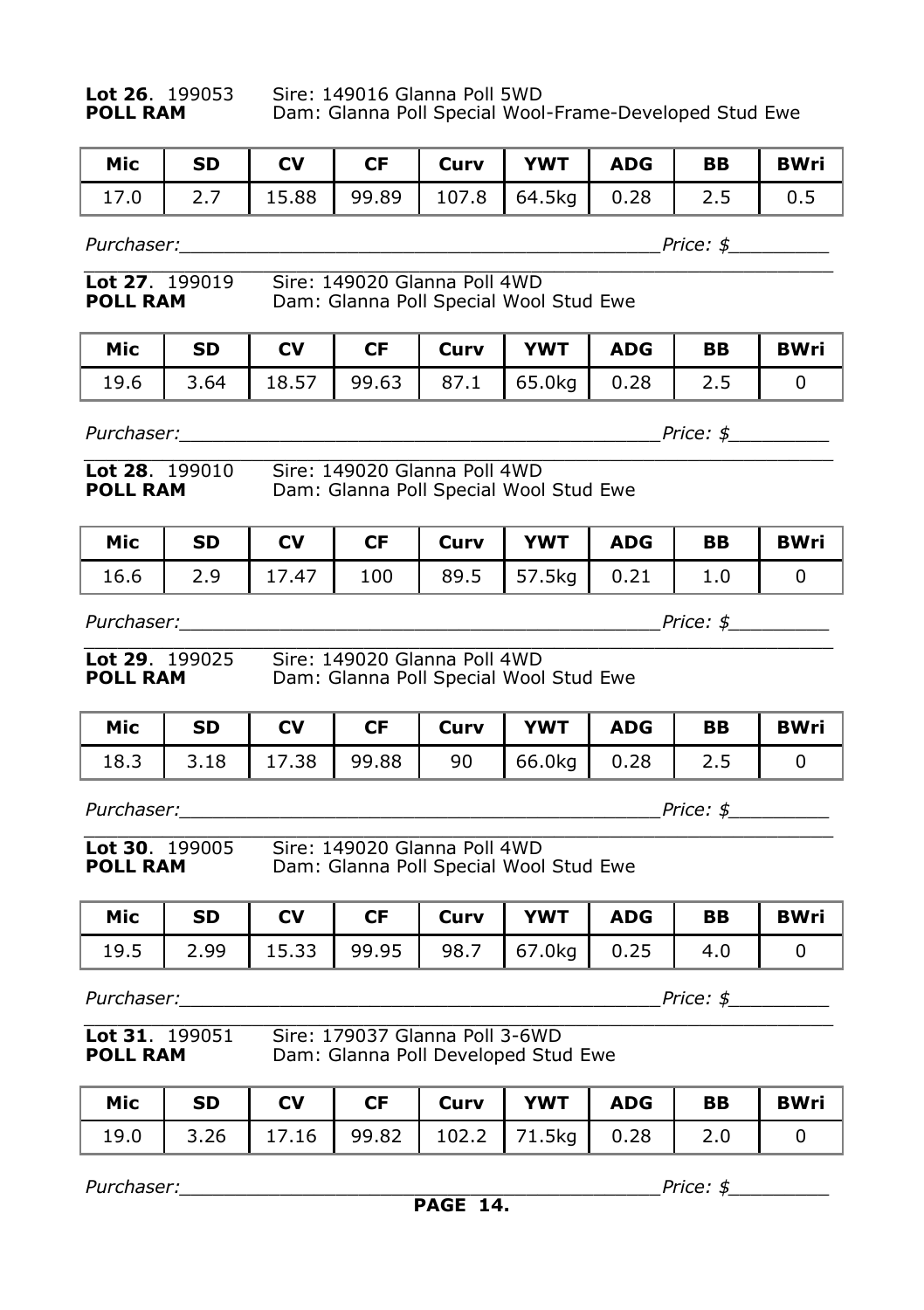## **Find Us On Facebook at www.facebook.com/Glannamerino**





## **Keep Up-To-Date with all the Glanna Information at www.glanna.com.au**

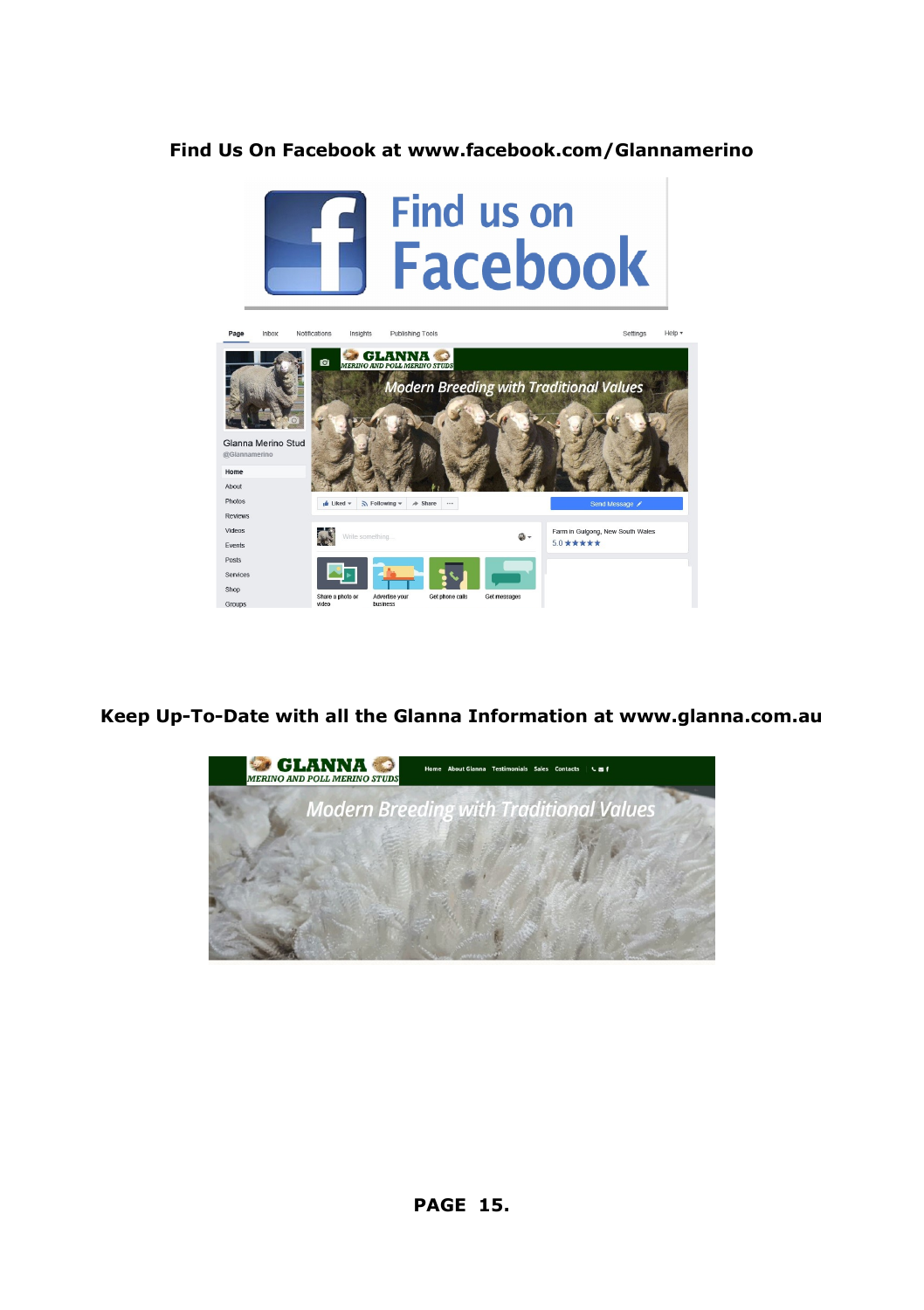| it 32. 199015 | Sire: 1490 |
|---------------|------------|
| )II RAM       | Dam: Glar  |

**Lot 32**. 199015 Sire: 149016 Glanna Poll 5WD **POLL RAM** Dam: Glanna Poll Special Wool-Frame-Developed Stud Ewe

| Mic | l SD | <b>CV</b> |  | CF   Curv   YWT   ADG   BB                 |  | BWri |
|-----|------|-----------|--|--------------------------------------------|--|------|
|     |      |           |  | 17.5 3.25 18.57 99.93 92.7 70.5kg 0.22 1.5 |  |      |

*Purchaser:*<br> $\blacksquare$ 

*\_\_\_\_\_\_\_\_\_\_\_\_\_\_\_\_\_\_\_\_\_\_\_\_\_\_\_\_\_\_\_\_\_\_\_\_\_\_\_\_\_\_\_\_\_\_\_\_\_\_\_\_\_\_\_\_\_\_\_\_\_\_\_\_\_\_\_*

| Lot 33. 191026 | Sire: 176033 Glanna 10EF<br>Dam: Glanna Special Frame Stud Ewe | (GM Family) |  |
|----------------|----------------------------------------------------------------|-------------|--|
|                |                                                                |             |  |

| Mic | <b>SD</b> | <b>CV</b> |  | CF   Curv   YWT   ADG   BB             |  | <b>BWri</b> |
|-----|-----------|-----------|--|----------------------------------------|--|-------------|
|     |           |           |  | 17.6 3.16 17.95 99.83 96.1 72.5kg 0.32 |  |             |

*Purchaser:\_\_\_\_\_\_\_\_\_\_\_\_\_\_\_\_\_\_\_\_\_\_\_\_\_\_\_\_\_\_\_\_\_\_\_\_\_\_\_\_\_\_\_Price: \$\_\_\_\_\_\_\_\_\_*

| <b>Lot 34.</b> $191013$ | Sire: 176035 Glanna 2-4EF         |
|-------------------------|-----------------------------------|
|                         | Dam: Glanna Special Wool Stud Ewe |
|                         | (GM Family)                       |

|  |  | Mic   SD   CV   CF   Curv   YWT   ADG   BB   BWri |  |  |
|--|--|---------------------------------------------------|--|--|
|  |  | $17.8$ 3.29 18.48 99.85 91.7 74.0kg 0.26 1.5 1.0  |  |  |

*Purchaser:\_\_\_\_\_\_\_\_\_\_\_\_\_\_\_\_\_\_\_\_\_\_\_\_\_\_\_\_\_\_\_\_\_\_\_\_\_\_\_\_\_\_\_Price: \$\_\_\_\_\_\_\_\_\_*

| <b>Lot 35.</b> 190001 | Sire: 170010 Glanna 2ESF                |
|-----------------------|-----------------------------------------|
|                       | Dam: Glanna Special Wool-Frame Stud Ewe |
|                       | (Ringmaster Family)                     |

| Mic | <b>SD</b> | <b>CV</b> |  | CF   Curv   YWT   ADG                      | <b>BB</b> | <b>BWri</b> |
|-----|-----------|-----------|--|--------------------------------------------|-----------|-------------|
|     |           |           |  | 19.3 3.03 15.70 99.88 92.0 71.5kg 0.26 3.5 |           |             |

*Purchaser:\_\_\_\_\_\_\_\_\_\_\_\_\_\_\_\_\_\_\_\_\_\_\_\_\_\_\_\_\_\_\_\_\_\_\_\_\_\_\_\_\_\_\_Price: \$\_\_\_\_\_\_\_\_\_*

*\_\_\_\_\_\_\_\_\_\_\_\_\_\_\_\_\_\_\_\_\_\_\_\_\_\_\_\_\_\_\_\_\_\_\_\_\_\_\_\_\_\_\_\_\_\_\_\_\_\_\_\_\_\_\_\_\_\_\_\_\_\_\_\_\_\_\_* **Lot 36**. 191011 Sire: 176035 Glanna Poll 2-4EF Dam: Glanna Poll Special Wool Stud Ewe (GM Family)

| Mic | <b>SD</b> | $\overline{\mathsf{C}}$ |  | CF   Curv   YWT   ADG   BB                               |  | <b>BWri</b> |
|-----|-----------|-------------------------|--|----------------------------------------------------------|--|-------------|
|     |           |                         |  | 17.7   2.64   14.92   100.0   80.3   74.5kg   0.30   3.0 |  | 0.5         |

*Purchaser:\_\_\_\_\_\_\_\_\_\_\_\_\_\_\_\_\_\_\_\_\_\_\_\_\_\_\_\_\_\_\_\_\_\_\_\_\_\_\_\_\_\_\_Price: \$\_\_\_\_\_\_\_\_\_*

*\_\_\_\_\_\_\_\_\_\_\_\_\_\_\_\_\_\_\_\_\_\_\_\_\_\_\_\_\_\_\_\_\_\_\_\_\_\_\_\_\_\_\_\_\_\_\_\_\_\_\_\_\_\_\_\_\_\_\_\_\_\_\_\_\_\_\_* **Lot 37**. 196002 Sire: 176005+176037 Glanna EF Syndicate Dam: Glanna Special Wool-Frame Stud Ewe

| Mic | <b>SD</b> | $\overline{\phantom{a}}$ CV |  | CF Curv   YWT   ADG   BB                                 |  | <b>BWri</b> |
|-----|-----------|-----------------------------|--|----------------------------------------------------------|--|-------------|
|     |           |                             |  | 18.7   2.71   14.49   99.95   82.6   72.0kg   0.28   2.0 |  |             |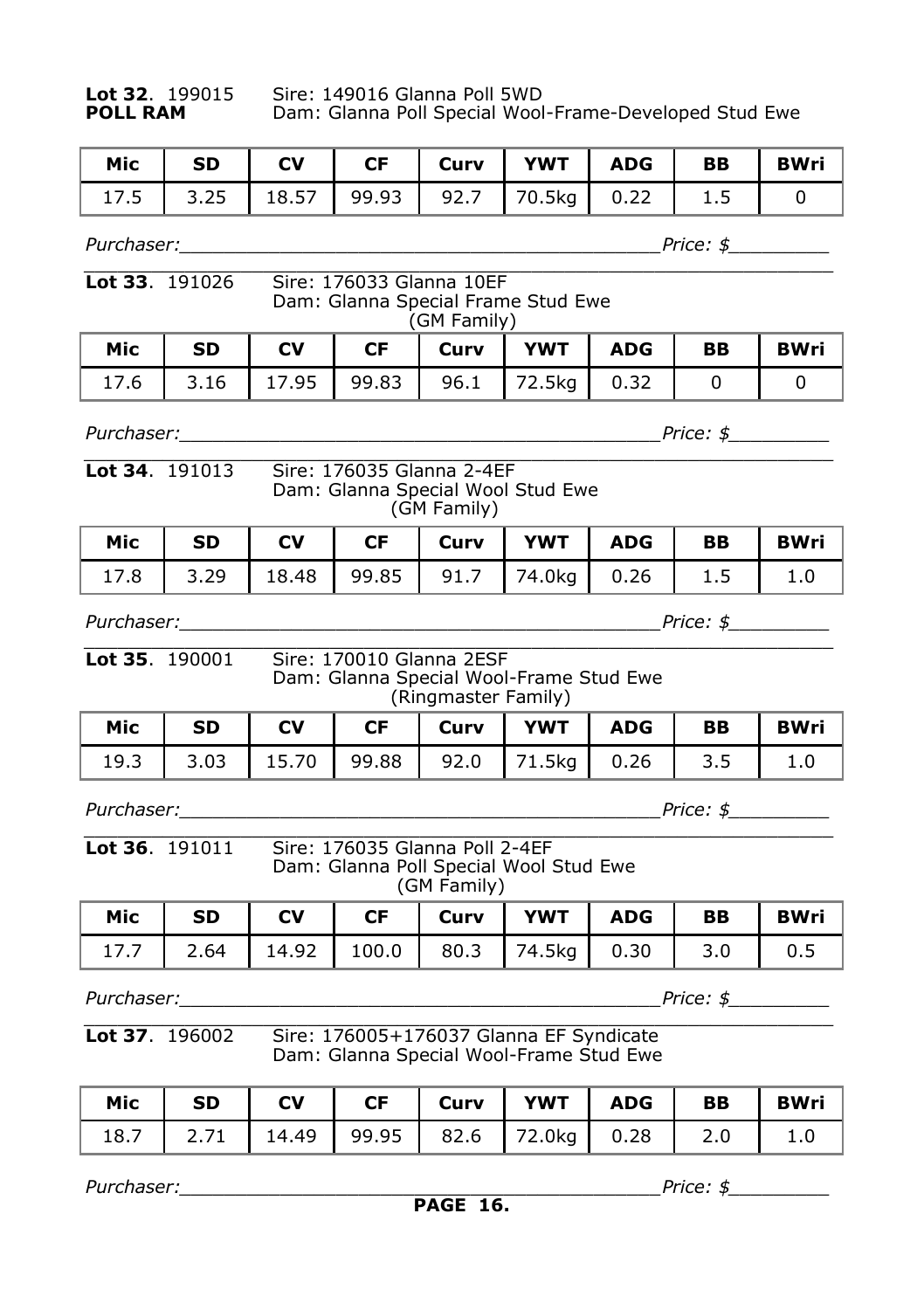| <b>Lot 38.</b> $196046$ | Sire: 176005 Glanna 4-4EF<br>Dam: Glanna Special Frame Stud Ewe |
|-------------------------|-----------------------------------------------------------------|
|                         | (Fine Medium Family)                                            |
|                         |                                                                 |

| Mic  | ' SD | <b>CV</b> |  | CF   Curv   YWT   ADG   BB                            |  | <b>BWri</b> |
|------|------|-----------|--|-------------------------------------------------------|--|-------------|
| 18.8 |      |           |  | 2.87   15.27   99.91   85.6   69.0kg   0.28   0.5 $'$ |  |             |

*\_\_\_\_\_\_\_\_\_\_\_\_\_\_\_\_\_\_\_\_\_\_\_\_\_\_\_\_\_\_\_\_\_\_\_\_\_\_\_\_\_\_\_\_\_\_\_\_\_\_\_\_\_\_\_\_\_\_\_\_\_\_\_\_\_\_\_*

*Purchaser:*<br> $\blacksquare$ 

## **Lot 39**. 196032 Sire: 176005 Glanna 4-4EF Dam: Glanna Special Frame Stud Ewe (Fine Medium Family)

| Mic SD | <b>CV</b> |  | CF   Curv   YWT   ADG   BB                 |  | <b>BWri</b> |
|--------|-----------|--|--------------------------------------------|--|-------------|
|        |           |  | 20.1 3.05 15.17 99.75 82.0 77.0kg 0.34 2.0 |  | 0.5         |

*Purchaser:\_\_\_\_\_\_\_\_\_\_\_\_\_\_\_\_\_\_\_\_\_\_\_\_\_\_\_\_\_\_\_\_\_\_\_\_\_\_\_\_\_\_\_Price: \$\_\_\_\_\_\_\_\_\_*

## *\_\_\_\_\_\_\_\_\_\_\_\_\_\_\_\_\_\_\_\_\_\_\_\_\_\_\_\_\_\_\_\_\_\_\_\_\_\_\_\_\_\_\_\_\_\_\_\_\_\_\_\_\_\_\_\_\_\_\_\_\_\_\_\_\_\_\_* **Lot 40**. 190003 Sire: 170010 Glanna 2ESF Dam: Glanna Special Wool-Frame Stud Ewe (Ringmaster Family)

|  |  | Mic   SD   CV   CF   Curv   YWT   ADG   BB   BWri |  |  |
|--|--|---------------------------------------------------|--|--|
|  |  | $17.9$ 2.80 15.64 99.81 85.5 76.5kg 0.28 2.5 1.0  |  |  |

*Purchaser:\_\_\_\_\_\_\_\_\_\_\_\_\_\_\_\_\_\_\_\_\_\_\_\_\_\_\_\_\_\_\_\_\_\_\_\_\_\_\_\_\_\_\_Price: \$\_\_\_\_\_\_\_\_\_*

### *\_\_\_\_\_\_\_\_\_\_\_\_\_\_\_\_\_\_\_\_\_\_\_\_\_\_\_\_\_\_\_\_\_\_\_\_\_\_\_\_\_\_\_\_\_\_\_\_\_\_\_\_\_\_\_\_\_\_\_\_\_\_\_\_\_\_\_* **Lot 41**. 191016 Sire: 176035 Glanna Poll 2-4EF Dam: Glanna Special Wool Stud Ewe (GM Family)

| Mic | <b>SD</b> | <b>CV</b> | $CF$ | Curv | YWT   ADG                                  |  | <b>BB</b> | <b>BWri</b> |  |  |
|-----|-----------|-----------|------|------|--------------------------------------------|--|-----------|-------------|--|--|
|     |           |           |      |      | 16.5 2.68 16.24 99.83 85.9 70.0kg 0.30 1.5 |  |           | 0.5         |  |  |

*Purchaser:\_\_\_\_\_\_\_\_\_\_\_\_\_\_\_\_\_\_\_\_\_\_\_\_\_\_\_\_\_\_\_\_\_\_\_\_\_\_\_\_\_\_\_Price: \$\_\_\_\_\_\_\_\_\_*

### *\_\_\_\_\_\_\_\_\_\_\_\_\_\_\_\_\_\_\_\_\_\_\_\_\_\_\_\_\_\_\_\_\_\_\_\_\_\_\_\_\_\_\_\_\_\_\_\_\_\_\_\_\_\_\_\_\_\_\_\_\_\_\_\_\_\_\_* **Lot 42**. 191032 Sire: 176033 Glanna 10EF Dam: Glanna Special Frame Stud Ewe (GM Family)

|  |  | Mic   SD   CV   CF   Curv   YWT   ADG   BB   BWri               |  |  |
|--|--|-----------------------------------------------------------------|--|--|
|  |  | 16.1   3.04   18.88   99.85   102.5   83.0kg   0.35   2.0   1.0 |  |  |

*Purchaser:\_\_\_\_\_\_\_\_\_\_\_\_\_\_\_\_\_\_\_\_\_\_\_\_\_\_\_\_\_\_\_\_\_\_\_\_\_\_\_\_\_\_\_Price: \$\_\_\_\_\_\_\_\_\_*

### *\_\_\_\_\_\_\_\_\_\_\_\_\_\_\_\_\_\_\_\_\_\_\_\_\_\_\_\_\_\_\_\_\_\_\_\_\_\_\_\_\_\_\_\_\_\_\_\_\_\_\_\_\_\_\_\_\_\_\_\_\_\_\_\_\_\_\_* **Lot 43**. 196022 Sire: 176005+176037 Glanna EF Syndicate Dam: Glanna Special Wool-Frame Stud Ewe

|  |  | Mic   SD   CV   CF   Curv   YWT   ADG   BB   BWri               |  |  |
|--|--|-----------------------------------------------------------------|--|--|
|  |  | 19.6   3.18   16.22   99.49   100.5   72.5kg   0.30   2.5   1.0 |  |  |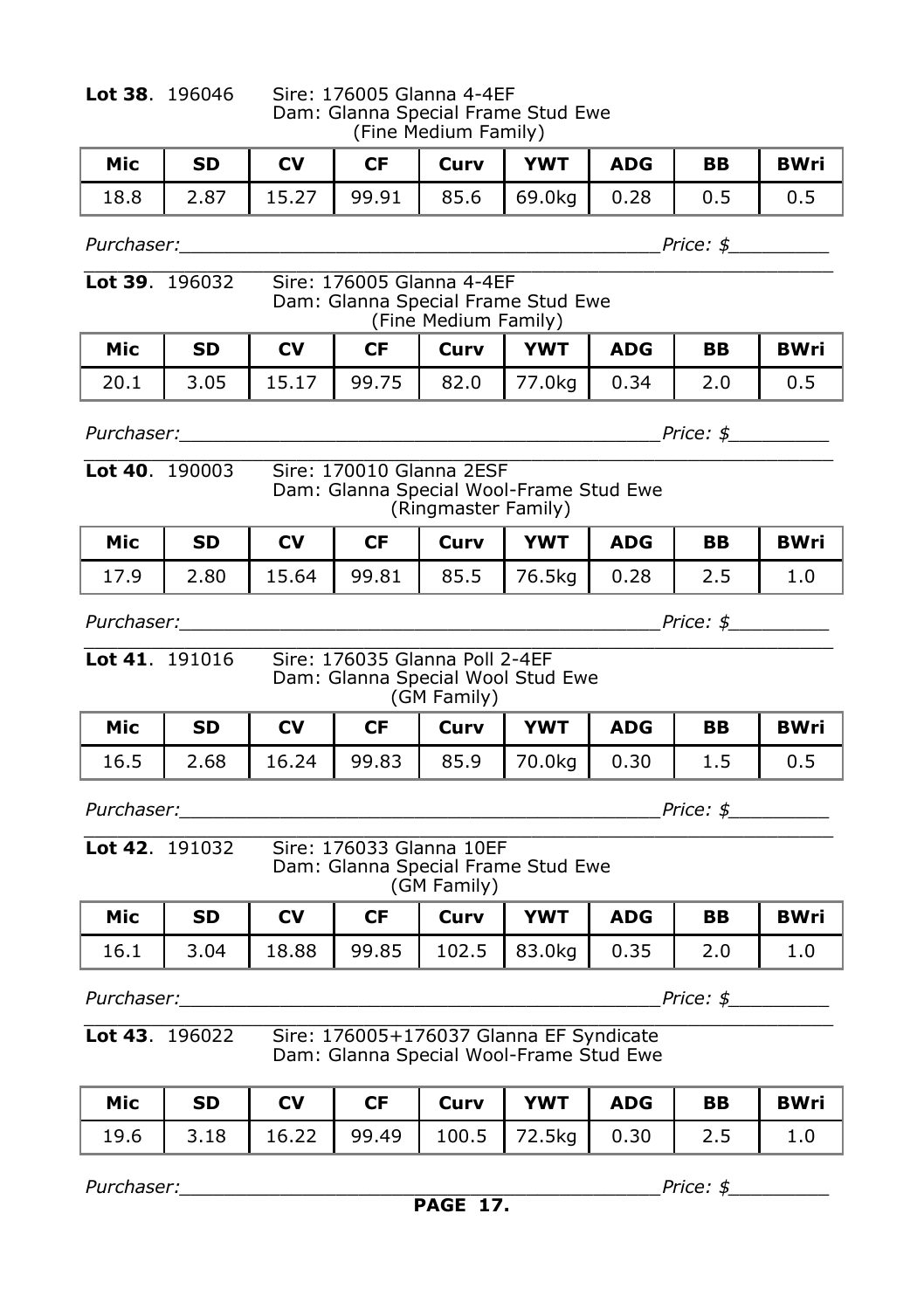## **Lot 44**. 196021 Sire: 176005+176037 Glanna EF Syndicate Dam: Glanna Special Wool-Frame Stud Ewe

|  |  | Mic SD CV CF Curv YWT ADG BB BWri |  |  |
|--|--|-----------------------------------|--|--|
|  |  |                                   |  |  |

*\_\_\_\_\_\_\_\_\_\_\_\_\_\_\_\_\_\_\_\_\_\_\_\_\_\_\_\_\_\_\_\_\_\_\_\_\_\_\_\_\_\_\_\_\_\_\_\_\_\_\_\_\_\_\_\_\_\_\_\_\_\_\_\_\_\_\_*

*Purchaser:*<br> $\blacksquare$ 

### **Lot 45**. 196035 Sire: 176005 Glanna 4-4EF Dam: Glanna Special Frame Stud Ewe (Fine Medium Family)

| Mic | SD | l CV | CF | Curv |                                                          | YWT   ADG | <b>BB</b> | <b>BWri</b> |
|-----|----|------|----|------|----------------------------------------------------------|-----------|-----------|-------------|
|     |    |      |    |      | 17.2   2.86   16.63   100.0   79.8   71.0kg   0.32   2.0 |           |           |             |

*Purchaser:\_\_\_\_\_\_\_\_\_\_\_\_\_\_\_\_\_\_\_\_\_\_\_\_\_\_\_\_\_\_\_\_\_\_\_\_\_\_\_\_\_\_\_Price: \$\_\_\_\_\_\_\_\_\_ \_\_\_\_\_\_\_\_\_\_\_\_\_\_\_\_\_\_\_\_\_\_\_\_\_\_\_\_\_\_\_\_\_\_\_\_\_\_\_\_\_\_\_\_\_\_\_\_\_\_\_\_\_\_\_\_\_\_\_\_\_\_\_\_\_\_\_*

## **Lot 46**. 191035 Sire: Glanna 3EF Dam: Glanna Special Developed Stud Ewe (Fine Wool Family)

|  |  | Mic   SD   CV   CF   Curv   YWT   ADG   BB   BWri |  |  |
|--|--|---------------------------------------------------|--|--|
|  |  | 17.7 2.92 16.50 99.85 88.2 75.0kg 0.30 2.5        |  |  |

*Purchaser:\_\_\_\_\_\_\_\_\_\_\_\_\_\_\_\_\_\_\_\_\_\_\_\_\_\_\_\_\_\_\_\_\_\_\_\_\_\_\_\_\_\_\_Price: \$\_\_\_\_\_\_\_\_\_*

| <b>Lot 47.</b> $196024$ | Sire: 146019 Glanna 5EF                |
|-------------------------|----------------------------------------|
|                         | Dam: Glanna Special Developed Stud Ewe |
|                         | (Fine Medium Family)                   |

| Mic SD | $\overline{\phantom{a}}$ $\overline{\phantom{a}}$ $\overline{\phantom{a}}$ $\overline{\phantom{a}}$ $\overline{\phantom{a}}$ $\overline{\phantom{a}}$ $\overline{\phantom{a}}$ $\overline{\phantom{a}}$ $\overline{\phantom{a}}$ $\overline{\phantom{a}}$ $\overline{\phantom{a}}$ $\overline{\phantom{a}}$ $\overline{\phantom{a}}$ $\overline{\phantom{a}}$ $\overline{\phantom{a}}$ $\overline{\phantom{a}}$ $\overline{\phantom{a}}$ $\overline{\phantom{a}}$ $\overline{\$ |  | CF   Curv   YWT   ADG   BB                     |  | <b>BWri</b> |
|--------|---------------------------------------------------------------------------------------------------------------------------------------------------------------------------------------------------------------------------------------------------------------------------------------------------------------------------------------------------------------------------------------------------------------------------------------------------------------------------------|--|------------------------------------------------|--|-------------|
|        |                                                                                                                                                                                                                                                                                                                                                                                                                                                                                 |  | 17.6 3.88 22.05 99.62 78.3 66.5kg 0.26 2.5 1.0 |  |             |

*Purchaser:\_\_\_\_\_\_\_\_\_\_\_\_\_\_\_\_\_\_\_\_\_\_\_\_\_\_\_\_\_\_\_\_\_\_\_\_\_\_\_\_\_\_\_Price: \$\_\_\_\_\_\_\_\_\_*

*\_\_\_\_\_\_\_\_\_\_\_\_\_\_\_\_\_\_\_\_\_\_\_\_\_\_\_\_\_\_\_\_\_\_\_\_\_\_\_\_\_\_\_\_\_\_\_\_\_\_\_\_\_\_\_\_\_\_\_\_\_\_\_\_\_\_\_* **Lot 48**. 196034 Sire: 146011 Glanna 4EF Dam: Glanna Special Wool Stud Ewe (Fine Medium Family)

|  |  | Mic   SD   CV   CF   Curv   YWT   ADG   BB   BWri |  |  |
|--|--|---------------------------------------------------|--|--|
|  |  |                                                   |  |  |

*Purchaser:\_\_\_\_\_\_\_\_\_\_\_\_\_\_\_\_\_\_\_\_\_\_\_\_\_\_\_\_\_\_\_\_\_\_\_\_\_\_\_\_\_\_\_Price: \$\_\_\_\_\_\_\_\_\_*

### *\_\_\_\_\_\_\_\_\_\_\_\_\_\_\_\_\_\_\_\_\_\_\_\_\_\_\_\_\_\_\_\_\_\_\_\_\_\_\_\_\_\_\_\_\_\_\_\_\_\_\_\_\_\_\_\_\_\_\_\_\_\_\_\_\_\_\_* Lot 49. 191001 Sire: 176035 Glanna 2-4EF Dam: Glanna Special Wool Stud Ewe (GM Family)

| Mic  | <b>SD</b> | C <sub>V</sub> | $CF$ | Curv   YWT   ADG | BB | <b>BWri</b> |
|------|-----------|----------------|------|------------------|----|-------------|
| 20.2 |           |                |      |                  |    |             |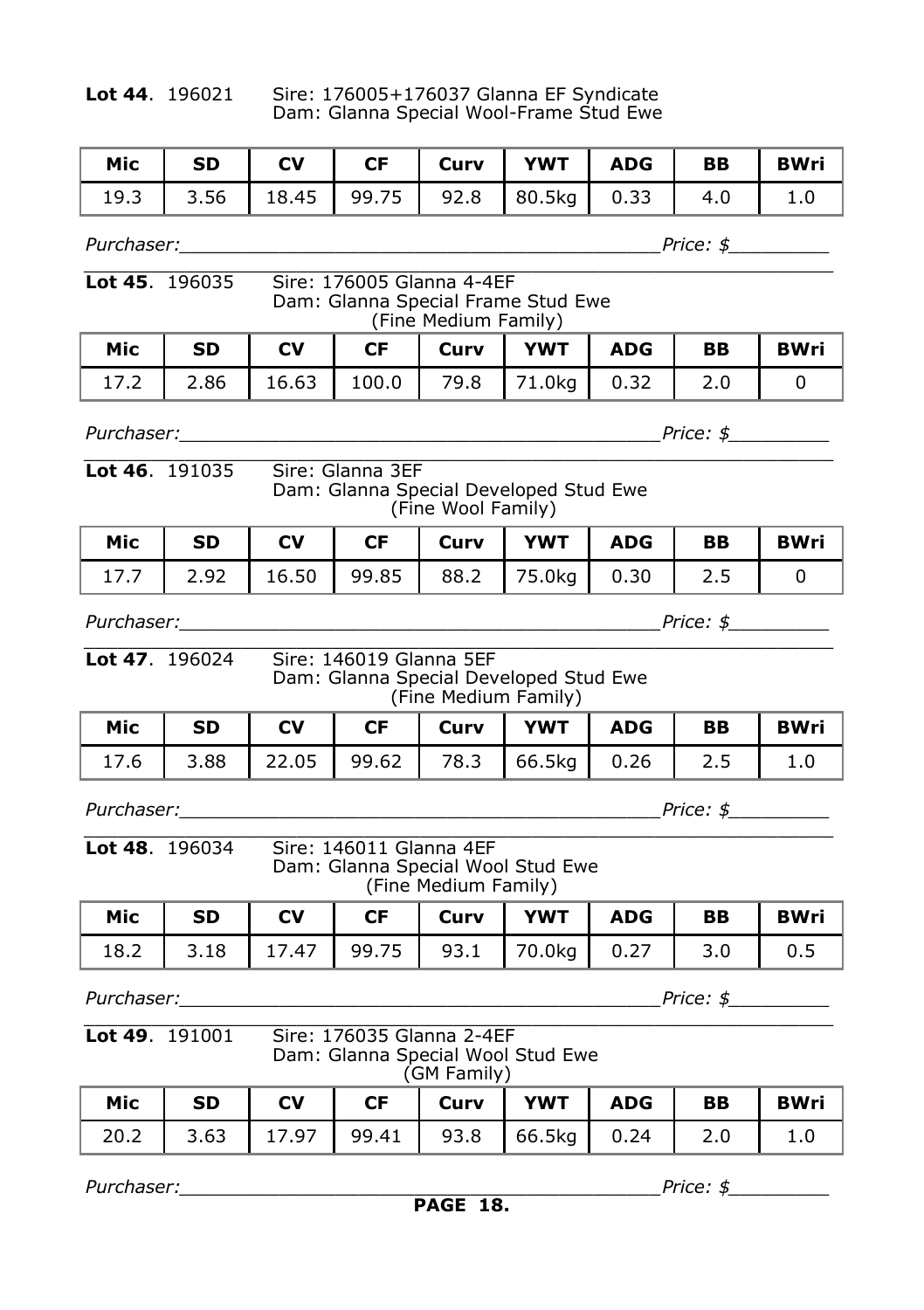**Lot 50**. 191038 Sire: 176033 Glanna 10EF Dam: Glanna Special Frame Stud Ewe (GM Family)

| Mic SD | <b>CV</b> |  | CF   Curv   YWT   ADG   BB                 |  | <b>BWri</b> |
|--------|-----------|--|--------------------------------------------|--|-------------|
|        |           |  | 17.8 3.40 19.10 99.88 94.1 77.5kg 0.37 2.5 |  |             |

| <b>Lot 51.</b> $199012$ | Sire: 149020 Glanna Poll 4WD           |
|-------------------------|----------------------------------------|
| <b>POLL RAM</b>         | Dam: Glanna Poll Special Wool Stud Ewe |

| Mic | <b>SD</b> | <b>CV</b> | <b>CF</b> | Curv | <b>I YWT I ADG</b>                     | <b>BB</b> | <b>BWri</b> |
|-----|-----------|-----------|-----------|------|----------------------------------------|-----------|-------------|
|     |           |           |           |      | 19.3 3.07 15.91 99.88 92.8 75.5kg 0.26 | 2.5       |             |

*Purchaser:\_\_\_\_\_\_\_\_\_\_\_\_\_\_\_\_\_\_\_\_\_\_\_\_\_\_\_\_\_\_\_\_\_\_\_\_\_\_\_\_\_\_\_Price: \$\_\_\_\_\_\_\_\_\_*

| <b>Lot 52.</b> $199049$ | Sire: Sire: 149020 Glanna Poll 4WD     |
|-------------------------|----------------------------------------|
| <b>POLL RAM</b>         | Dam: Glanna Poll Special Wool Stud Ewe |

Sire: Sire: 149020 Glanna Poll 4WD Dam: Glanna Poll Special Wool Stud Ewe

| Mic |  |  | SD CV CF Curv YWT ADG BB                    |  | BWri |
|-----|--|--|---------------------------------------------|--|------|
|     |  |  | 18.1 3.23 17.85 100.0 107.2 65.5kg 0.28 2.0 |  |      |

*\_\_\_\_\_\_\_\_\_\_\_\_\_\_\_\_\_\_\_\_\_\_\_\_\_\_\_\_\_\_\_\_\_\_\_\_\_\_\_\_\_\_\_\_\_\_\_\_\_\_\_\_\_\_\_\_\_\_\_\_\_\_\_\_\_\_\_*

*Purchaser:\_\_\_\_\_\_\_\_\_\_\_\_\_\_\_\_\_\_\_\_\_\_\_\_\_\_\_\_\_\_\_\_\_\_\_\_\_\_\_\_\_\_\_Price: \$\_\_\_\_\_\_\_\_\_*

**Lot 53**. 199016 Sire: 149016 Glanna Poll 5WD

**POLL RAM** Dam: Glanna Poll Special Wool-Frame-Developed Stud Ewe

| Mic | l SD |  | CV   CF   Curv   YWT   ADG   BB            |  | <b>BWri</b> |
|-----|------|--|--------------------------------------------|--|-------------|
|     |      |  | 18.1 2.83 15.64 99.86 86.3 66.0kg 0.25 2.0 |  | 0.5         |

*Purchaser:\_\_\_\_\_\_\_\_\_\_\_\_\_\_\_\_\_\_\_\_\_\_\_\_\_\_\_\_\_\_\_\_\_\_\_\_\_\_\_\_\_\_\_Price: \$\_\_\_\_\_\_\_\_\_*

| Lot 54. 199022  | Sire: 149016 Glanna Poll 5WD                           |
|-----------------|--------------------------------------------------------|
| <b>POLL RAM</b> | Dam: Glanna Poll Special Wool-Frame-Developed Stud Ewe |

|  |  | Mic   SD   CV   CF   Curv   YWT   ADG   BB   BWri              |  |  |
|--|--|----------------------------------------------------------------|--|--|
|  |  | 19.5   2.90   14.87   99.80   90.3   60.5kg   0.25   1.5   0.5 |  |  |

*Purchaser:\_\_\_\_\_\_\_\_\_\_\_\_\_\_\_\_\_\_\_\_\_\_\_\_\_\_\_\_\_\_\_\_\_\_\_\_\_\_\_\_\_\_\_Price: \$\_\_\_\_\_\_\_\_\_*

| <b>Lot 55</b> . 199031 | Sire: 179018 Glanna 2GD                      |
|------------------------|----------------------------------------------|
| POLL RAM               | Dam: Glanna Poll Special Wool-Frame Stud Ewe |
|                        | (WD Family)                                  |
|                        |                                              |

| Mic | <b>SD</b> | <b>CV</b> |  | CF   Curv   YWT   ADG   BB                 |  | <b>BWri</b> |
|-----|-----------|-----------|--|--------------------------------------------|--|-------------|
|     |           |           |  | 18.7 2.89 15.45 99.91 91.1 64.0kg 0.23 2.0 |  |             |

*Purchaser:\_\_\_\_\_\_\_\_\_\_\_\_\_\_\_\_\_\_\_\_\_\_\_\_\_\_\_\_\_\_\_\_\_\_\_\_\_\_\_\_\_\_\_Price: \$\_\_\_\_\_\_\_\_\_*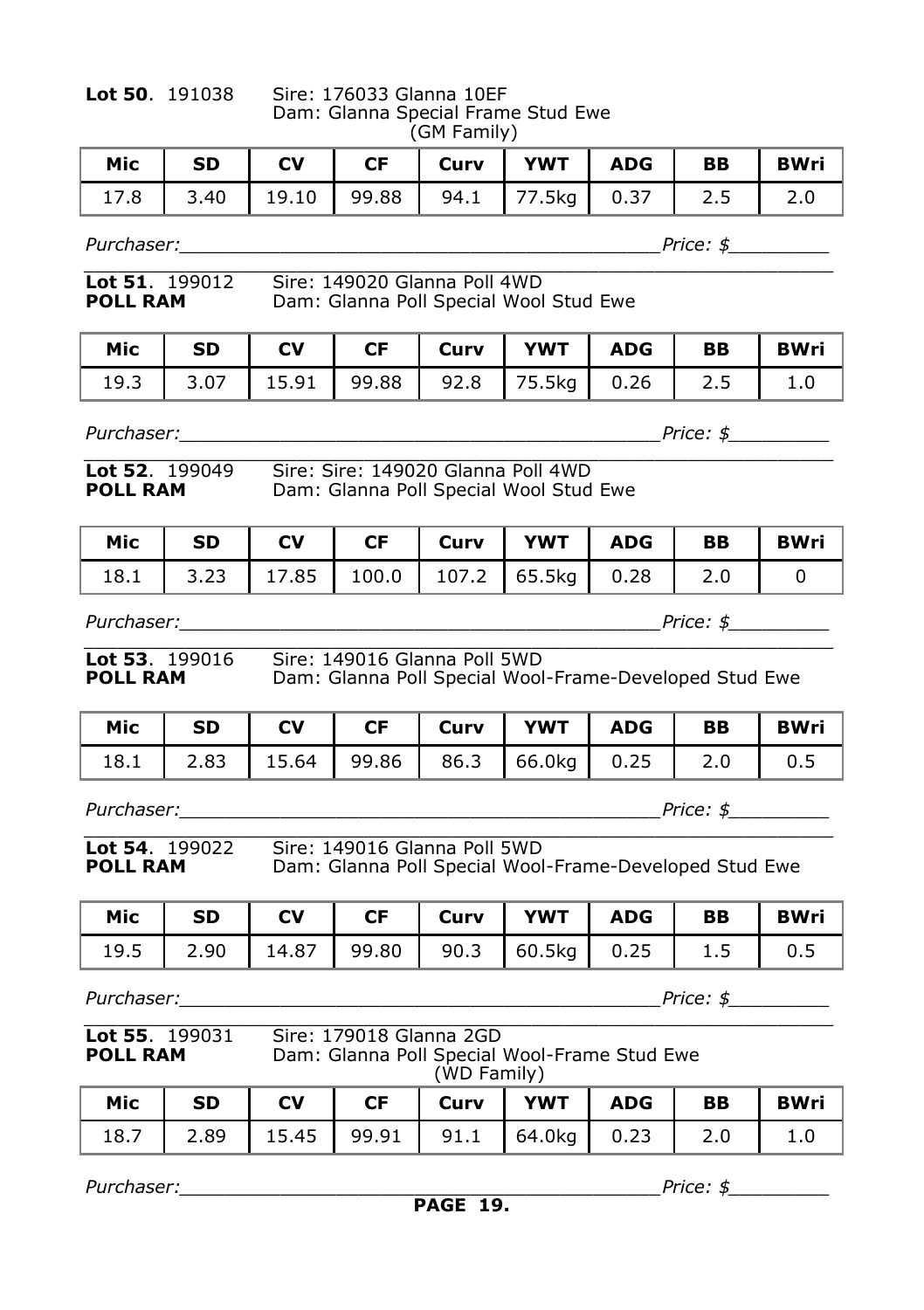**Lot 56**. 199032 Sire: 149020 Glanna Poll 4WD **POLL RAM** Dam: Glanna Poll Special Wool Stud Ewe

| Mic SD | <b>CV</b> |  | CF   Curv   YWT   ADG                      | BB | BWri |
|--------|-----------|--|--------------------------------------------|----|------|
|        |           |  | 19.3 3.09 16.01 99.87 95.8 66.0kg 0.23 1.5 |    |      |

*Purchaser:*<br> $\blacksquare$ 

| <b>Lot 57.</b> $199023$ | Sire: 149016 Glanna Poll 5WD                           |
|-------------------------|--------------------------------------------------------|
| <b>POLL RAM</b>         | Dam: Glanna Poll Special Wool-Frame-Developed Stud Ewe |

| Mic SD | <b>CV</b> |  | CF   Curv   YWT   ADG   BB                 |  | <b>BWri</b> |
|--------|-----------|--|--------------------------------------------|--|-------------|
|        |           |  | 19.6 3.22 16.43 99.88 99.5 68.0kg 0.27 2.0 |  |             |

*Purchaser:\_\_\_\_\_\_\_\_\_\_\_\_\_\_\_\_\_\_\_\_\_\_\_\_\_\_\_\_\_\_\_\_\_\_\_\_\_\_\_\_\_\_\_Price: \$\_\_\_\_\_\_\_\_\_*

| <b>Lot 58.</b> 199001 | Sire: 179037 Glanna Poll 3-6WD      |
|-----------------------|-------------------------------------|
| <b>POLL RAM</b>       | Dam: Glanna Poll Developed Stud Ewe |

**Lot 58**. 199001 Sire: 179037 Glanna Poll 3-6WD Dam: Glanna Poll Developed Stud Ewe

| Mic | <b>SD</b> | $\overline{\phantom{a}}$ $\overline{\phantom{a}}$ $\overline{\phantom{a}}$ $\overline{\phantom{a}}$ $\overline{\phantom{a}}$ $\overline{\phantom{a}}$ $\overline{\phantom{a}}$ $\overline{\phantom{a}}$ $\overline{\phantom{a}}$ $\overline{\phantom{a}}$ $\overline{\phantom{a}}$ $\overline{\phantom{a}}$ $\overline{\phantom{a}}$ $\overline{\phantom{a}}$ $\overline{\phantom{a}}$ $\overline{\phantom{a}}$ $\overline{\phantom{a}}$ $\overline{\phantom{a}}$ $\overline{\$ |  | CF   Curv   YWT   ADG   BB                                |  | <b>BWri</b> |
|-----|-----------|---------------------------------------------------------------------------------------------------------------------------------------------------------------------------------------------------------------------------------------------------------------------------------------------------------------------------------------------------------------------------------------------------------------------------------------------------------------------------------|--|-----------------------------------------------------------|--|-------------|
|     |           |                                                                                                                                                                                                                                                                                                                                                                                                                                                                                 |  | 18.5   2.87   15.51   99.87   106.9   68.0kg   0.27   1.5 |  |             |

*\_\_\_\_\_\_\_\_\_\_\_\_\_\_\_\_\_\_\_\_\_\_\_\_\_\_\_\_\_\_\_\_\_\_\_\_\_\_\_\_\_\_\_\_\_\_\_\_\_\_\_\_\_\_\_\_\_\_\_\_\_\_\_\_\_\_\_*

*Purchaser:\_\_\_\_\_\_\_\_\_\_\_\_\_\_\_\_\_\_\_\_\_\_\_\_\_\_\_\_\_\_\_\_\_\_\_\_\_\_\_\_\_\_\_Price: \$\_\_\_\_\_\_\_\_\_*

**Lot 59**. 199033 Sire: 149016 Glanna Poll 5WD

**POLL RAM** Dam: Glanna Poll Special Wool-Frame-Developed Stud Ewe

| Mic | l SD | l CV |  | CF   Curv   YWT   ADG   BB                |  | l BWri |
|-----|------|------|--|-------------------------------------------|--|--------|
|     |      |      |  | 18.3 3.02 16.5 99.90 97.9 69.5kg 0.25 2.5 |  |        |

*Purchaser:\_\_\_\_\_\_\_\_\_\_\_\_\_\_\_\_\_\_\_\_\_\_\_\_\_\_\_\_\_\_\_\_\_\_\_\_\_\_\_\_\_\_\_Price: \$\_\_\_\_\_\_\_\_\_*

| Lot 60, 190008 | Sire: 170010 Glanna 2ESF |  |                                         |                     |  |  |  |  |  |
|----------------|--------------------------|--|-----------------------------------------|---------------------|--|--|--|--|--|
|                |                          |  | Dam: Glanna Special Wool-Frame Stud Ewe | (Ringmaster Family) |  |  |  |  |  |
|                |                          |  |                                         |                     |  |  |  |  |  |

| Mic | SD SD | $\overline{\phantom{a}}$ $\overline{\phantom{a}}$ $\overline{\phantom{a}}$ $\overline{\phantom{a}}$ $\overline{\phantom{a}}$ $\overline{\phantom{a}}$ $\overline{\phantom{a}}$ $\overline{\phantom{a}}$ $\overline{\phantom{a}}$ $\overline{\phantom{a}}$ $\overline{\phantom{a}}$ $\overline{\phantom{a}}$ $\overline{\phantom{a}}$ $\overline{\phantom{a}}$ $\overline{\phantom{a}}$ $\overline{\phantom{a}}$ $\overline{\phantom{a}}$ $\overline{\phantom{a}}$ $\overline{\$ |  | CF   Curv   YWT   ADG                       | <b>BB</b> | <b>BWri</b> |
|-----|-------|---------------------------------------------------------------------------------------------------------------------------------------------------------------------------------------------------------------------------------------------------------------------------------------------------------------------------------------------------------------------------------------------------------------------------------------------------------------------------------|--|---------------------------------------------|-----------|-------------|
|     |       |                                                                                                                                                                                                                                                                                                                                                                                                                                                                                 |  | 19.1 4.21 22.04 98.34 102.2 78.0kg 0.32 2.5 |           |             |

*Purchaser:\_\_\_\_\_\_\_\_\_\_\_\_\_\_\_\_\_\_\_\_\_\_\_\_\_\_\_\_\_\_\_\_\_\_\_\_\_\_\_\_\_\_\_Price: \$\_\_\_\_\_\_\_\_\_*

*\_\_\_\_\_\_\_\_\_\_\_\_\_\_\_\_\_\_\_\_\_\_\_\_\_\_\_\_\_\_\_\_\_\_\_\_\_\_\_\_\_\_\_\_\_\_\_\_\_\_\_\_\_\_\_\_\_\_\_\_\_\_\_\_\_\_\_* **Lot 61**. 196028 Sire: 146019 Glanna 5EF Dam: Glanna Special Developed Stud Ewe (Fine Medium Family)

| Mic  | <b>SD</b> | <b>CV</b> |  | CF   Curv   YWT   ADG   BB              |  | <b>BWri</b> |
|------|-----------|-----------|--|-----------------------------------------|--|-------------|
| 18.6 |           |           |  | $3.77$ 20.27 99.29 94.1 68.0kg 0.27 0.5 |  |             |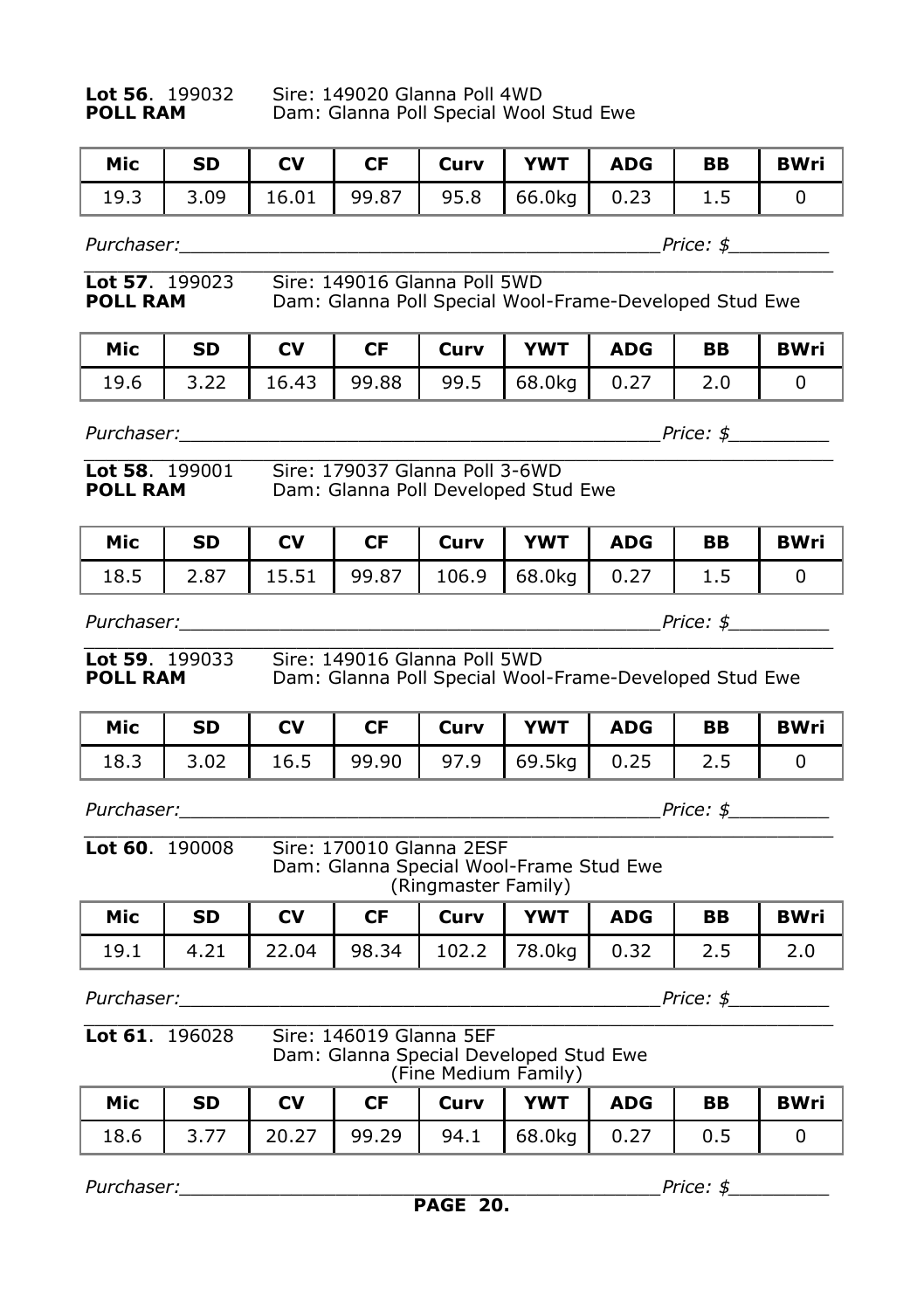|  | L <b>ot 62</b> . 196018 |  |
|--|-------------------------|--|
|  |                         |  |

**Lot 62**. 196018 Sire: 146011 Glanna 4EF Dam: Glanna Special Wool Stud Ewe (Fine Medium Family)

| Mic SD |  | CV   CF   Curv   YWT   ADG   BB   BWri           |  |  |
|--------|--|--------------------------------------------------|--|--|
|        |  | $16.7$ 3.10 18.56 99.87 96.7 73.5kg 0.33 1.5 2.0 |  |  |

*Purchaser:\_\_\_\_\_\_\_\_\_\_\_\_\_\_\_\_\_\_\_\_\_\_\_\_\_\_\_\_\_\_\_\_\_\_\_\_\_\_\_\_\_\_\_Price: \$\_\_\_\_\_\_\_\_\_*

| <b>Lot 63.</b> $191030$ | Sire: 176035 Glanna 2-4EF         |
|-------------------------|-----------------------------------|
|                         | Dam: Glanna Special Wool Stud Ewe |
|                         | (GM Family)                       |

| Mic | l SD | <b>CV</b> |  | YWT   ADG                                  | BB | <b>BWri</b> |
|-----|------|-----------|--|--------------------------------------------|----|-------------|
|     |      |           |  | 17.7 3.66 20.68 99.93 89.1 66.0kg 0.24 1.5 |    |             |

*Purchaser:\_\_\_\_\_\_\_\_\_\_\_\_\_\_\_\_\_\_\_\_\_\_\_\_\_\_\_\_\_\_\_\_\_\_\_\_\_\_\_\_\_\_\_Price: \$\_\_\_\_\_\_\_\_\_*

| <b>Lot 64.</b> $196030$ | Sire: 176005+176037 Glanna EF Syndicate |
|-------------------------|-----------------------------------------|
|                         | Dam: Glanna Special Wool-Frame Stud Ewe |
|                         | (Fine Medium Family)                    |

| Mic SD | <b>CV</b> |  | CF   Curv   YWT   ADG   BB                  |  | <b>BWri</b> |
|--------|-----------|--|---------------------------------------------|--|-------------|
|        |           |  | 18.1 3.21 17.73 99.88 102.3 67.5kg 0.29 0.5 |  |             |

*Purchaser:\_\_\_\_\_\_\_\_\_\_\_\_\_\_\_\_\_\_\_\_\_\_\_\_\_\_\_\_\_\_\_\_\_\_\_\_\_\_\_\_\_\_\_Price: \$\_\_\_\_\_\_\_\_\_*

*\_\_\_\_\_\_\_\_\_\_\_\_\_\_\_\_\_\_\_\_\_\_\_\_\_\_\_\_\_\_\_\_\_\_\_\_\_\_\_\_\_\_\_\_\_\_\_\_\_\_\_\_\_\_\_\_\_\_\_\_\_\_\_\_\_\_\_* **Lot 65**. 196012 Sire: 176005+176037 Glanna EF Syndicate Dam: Glanna Special Wool-Frame Stud Ewe (Fine Medium Family)

| Mic | <b>SD</b> | <b>CV</b> | $CF$ | Curv   YWT   ADG                                   | <b>BB</b> | <b>BWri</b> |
|-----|-----------|-----------|------|----------------------------------------------------|-----------|-------------|
|     |           |           |      | 2.80   15.82   99.89   107.5   70.5kg   0.29   3.0 |           |             |

*Purchaser:\_\_\_\_\_\_\_\_\_\_\_\_\_\_\_\_\_\_\_\_\_\_\_\_\_\_\_\_\_\_\_\_\_\_\_\_\_\_\_\_\_\_\_Price: \$\_\_\_\_\_\_\_\_\_*

## *\_\_\_\_\_\_\_\_\_\_\_\_\_\_\_\_\_\_\_\_\_\_\_\_\_\_\_\_\_\_\_\_\_\_\_\_\_\_\_\_\_\_\_\_\_\_\_\_\_\_\_\_\_\_\_\_\_\_\_\_\_\_\_\_\_\_\_* **Lot 66**. 191031 Sire: 176035 Glanna 2-4EF Dam: Glanna Special Wool Stud Ewe (GM Family)

| Mic SD |  | CV   CF   Curv   YWT   ADG   BB   BWri                    |  |  |
|--------|--|-----------------------------------------------------------|--|--|
|        |  | 18.1   3.79   20.94   99.62   100.7   63.0kg   0.22   1.0 |  |  |

*Purchaser:\_\_\_\_\_\_\_\_\_\_\_\_\_\_\_\_\_\_\_\_\_\_\_\_\_\_\_\_\_\_\_\_\_\_\_\_\_\_\_\_\_\_\_Price: \$\_\_\_\_\_\_\_\_\_*

### *\_\_\_\_\_\_\_\_\_\_\_\_\_\_\_\_\_\_\_\_\_\_\_\_\_\_\_\_\_\_\_\_\_\_\_\_\_\_\_\_\_\_\_\_\_\_\_\_\_\_\_\_\_\_\_\_\_\_\_\_\_\_\_\_\_\_\_* **Lot 67**. 196003 Sire: 146019 Glanna 5EF Dam: Glanna Special Developed Stud Ewe (Fine Medium Family)

| Mic SD |  |  | CV   CF   Curv   YWT   ADG   BB   BWri                         |  |  |
|--------|--|--|----------------------------------------------------------------|--|--|
|        |  |  | 18.3   3.62   19.78   99.73   98.3   70.0kg   0.32   2.5   0.5 |  |  |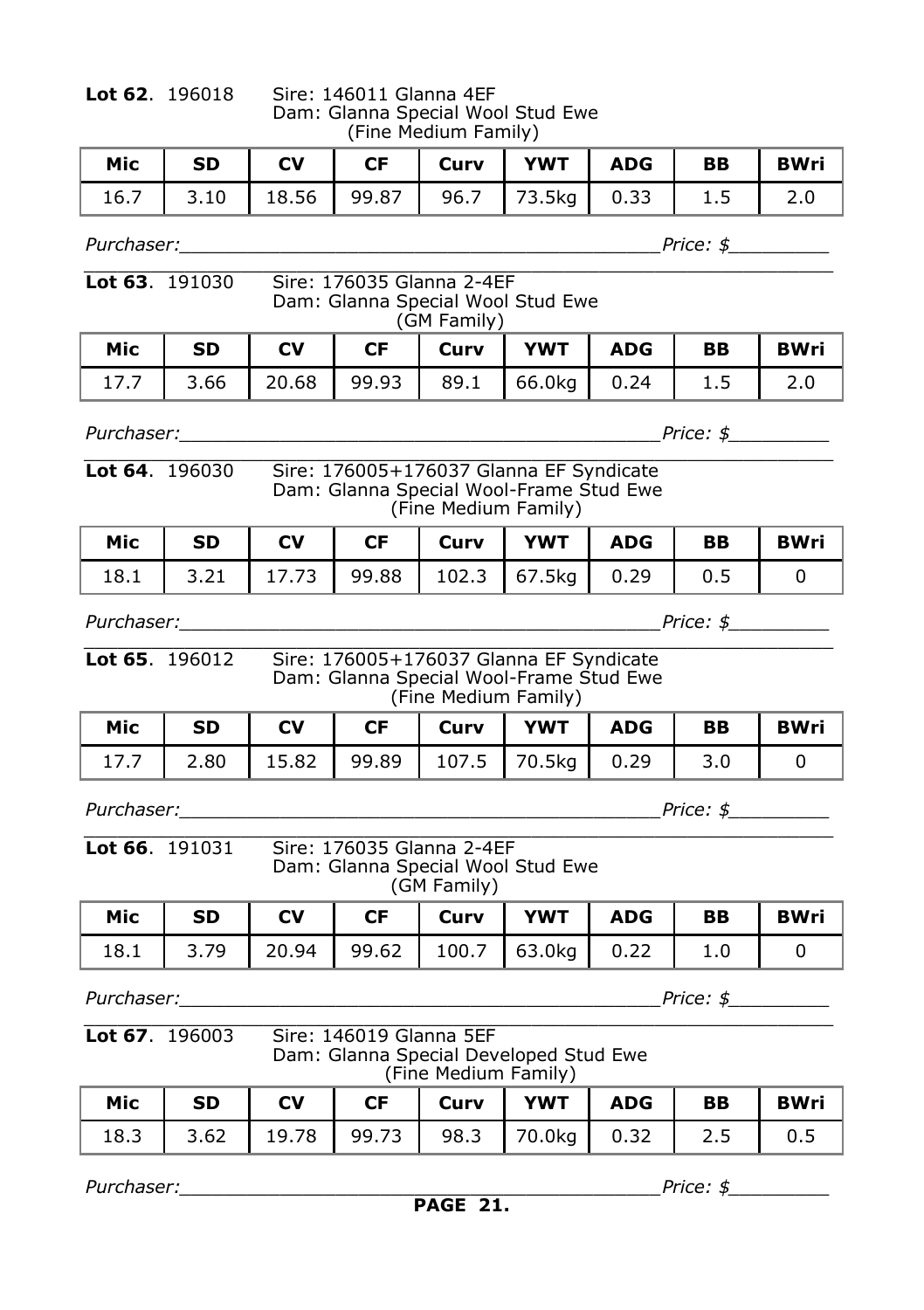**Lot 68**. 191028 Sire: 176033 Glanna 10EF Dam: Glanna Special Frame Stud Ewe (GM Family)

| Mic | <b>SD</b> | $\overline{\phantom{a}}$ CV |  | CF Curv YWT ADG BB                             |  | <b>BWri</b> |
|-----|-----------|-----------------------------|--|------------------------------------------------|--|-------------|
|     |           |                             |  | 18.2 2.96 16.26 99.88 78.5 69.0kg 0.27 1.5 1.0 |  |             |

*Purchaser:*<br> $\blacksquare$ 

*\_\_\_\_\_\_\_\_\_\_\_\_\_\_\_\_\_\_\_\_\_\_\_\_\_\_\_\_\_\_\_\_\_\_\_\_\_\_\_\_\_\_\_\_\_\_\_\_\_\_\_\_\_\_\_\_\_\_\_\_\_\_\_\_\_\_\_*

| <b>Lot 69.</b> $199020$ | Sire: 179043 Glanna Poll 2-4WD          |
|-------------------------|-----------------------------------------|
| <b>POLL RAM</b>         | Dam: Glanna Poll Special Frame Stud Ewe |

| Mic | <b>SD</b> | <b>CV</b> |  | CF   Curv   YWT   ADG                       | BB | <b>BWri</b> |
|-----|-----------|-----------|--|---------------------------------------------|----|-------------|
|     |           |           |  | 18.7 3.10 16.58 99.84 106.6 64.0kg 0.26 1.0 |    |             |

*Purchaser:\_\_\_\_\_\_\_\_\_\_\_\_\_\_\_\_\_\_\_\_\_\_\_\_\_\_\_\_\_\_\_\_\_\_\_\_\_\_\_\_\_\_\_Price: \$\_\_\_\_\_\_\_\_\_*

| <b>Lot 70.</b> 196045 | Sire: 176005+176037 Glanna EF Syndicate<br>Dam: Glanna Special Wool-Frame Stud Ewe<br>(Fine Medium Family) |
|-----------------------|------------------------------------------------------------------------------------------------------------|

| Mic SD |  | CV   CF   Curv   YWT   ADG   BB   BWri |  |  |
|--------|--|----------------------------------------|--|--|
|        |  |                                        |  |  |

*Purchaser:\_\_\_\_\_\_\_\_\_\_\_\_\_\_\_\_\_\_\_\_\_\_\_\_\_\_\_\_\_\_\_\_\_\_\_\_\_\_\_\_\_\_\_Price: \$\_\_\_\_\_\_\_\_\_*

| <b>Lot 71.</b> 191006 | Sire: 176033 Glanna 10EF           |
|-----------------------|------------------------------------|
|                       | Dam: Glanna Special Frame Stud Ewe |
|                       | (GM Family)                        |

| Mic | $\vert$ SD | $\overline{\phantom{a}}$ $\overline{\phantom{a}}$ $\overline{\phantom{a}}$ $\overline{\phantom{a}}$ $\overline{\phantom{a}}$ $\overline{\phantom{a}}$ $\overline{\phantom{a}}$ $\overline{\phantom{a}}$ $\overline{\phantom{a}}$ $\overline{\phantom{a}}$ $\overline{\phantom{a}}$ $\overline{\phantom{a}}$ $\overline{\phantom{a}}$ $\overline{\phantom{a}}$ $\overline{\phantom{a}}$ $\overline{\phantom{a}}$ $\overline{\phantom{a}}$ $\overline{\phantom{a}}$ $\overline{\$ |  | CF   Curv   YWT   ADG                      | BB | <b>BWri</b> |
|-----|------------|---------------------------------------------------------------------------------------------------------------------------------------------------------------------------------------------------------------------------------------------------------------------------------------------------------------------------------------------------------------------------------------------------------------------------------------------------------------------------------|--|--------------------------------------------|----|-------------|
|     |            |                                                                                                                                                                                                                                                                                                                                                                                                                                                                                 |  | 15.6 3.63 23.27 99.77 89.9 75.0kg 0.32 2.0 |    |             |

*Purchaser:\_\_\_\_\_\_\_\_\_\_\_\_\_\_\_\_\_\_\_\_\_\_\_\_\_\_\_\_\_\_\_\_\_\_\_\_\_\_\_\_\_\_\_Price: \$\_\_\_\_\_\_\_\_\_*

|     | <b>Lot 72.</b> 191027 |           | Sire: Glanna 3EF | Dam: Glanna Special Developed-Wool Stud Ewe<br>(GM Family) |     |            |    |      |
|-----|-----------------------|-----------|------------------|------------------------------------------------------------|-----|------------|----|------|
| Mic | <b>SD</b>             | <b>CV</b> |                  | Curv                                                       | YWT | <b>ADG</b> | BB | BWri |

| Mic | <b>SD</b> | $\overline{\phantom{a}}$ $\overline{\phantom{a}}$ $\overline{\phantom{a}}$ $\overline{\phantom{a}}$ $\overline{\phantom{a}}$ $\overline{\phantom{a}}$ $\overline{\phantom{a}}$ $\overline{\phantom{a}}$ $\overline{\phantom{a}}$ $\overline{\phantom{a}}$ $\overline{\phantom{a}}$ $\overline{\phantom{a}}$ $\overline{\phantom{a}}$ $\overline{\phantom{a}}$ $\overline{\phantom{a}}$ $\overline{\phantom{a}}$ $\overline{\phantom{a}}$ $\overline{\phantom{a}}$ $\overline{\$ |  | CF Curv YWT ADG                                          | BB | <b>BWri</b> |
|-----|-----------|---------------------------------------------------------------------------------------------------------------------------------------------------------------------------------------------------------------------------------------------------------------------------------------------------------------------------------------------------------------------------------------------------------------------------------------------------------------------------------|--|----------------------------------------------------------|----|-------------|
|     |           |                                                                                                                                                                                                                                                                                                                                                                                                                                                                                 |  | 17.6   2.87   16.31   99.90   99.9   65.0kg   0.24   2.0 |    | 2.0         |

## *\_\_\_\_\_\_\_\_\_\_\_\_\_\_\_\_\_\_\_\_\_\_\_\_\_\_\_\_\_\_\_\_\_\_\_\_\_\_\_\_\_\_\_\_\_\_\_\_\_\_\_\_\_\_\_\_\_\_\_\_\_\_\_\_\_\_\_* **Lot 73**. 196042 Sire: 176060 Glanna 3-4EF Dam: Glanna Special Wool Stud Ewe (Fine Medium Family)

| Mic | <b>SD</b> | $\overline{\phantom{a}}$ CV |  | CF   Curv   YWT   ADG                      | BB | <b>BWri</b> |
|-----|-----------|-----------------------------|--|--------------------------------------------|----|-------------|
|     |           |                             |  | 18.5 3.44 18.59 99.72 97.8 71.0kg 0.31 2.0 |    |             |

*Purchaser:\_\_\_\_\_\_\_\_\_\_\_\_\_\_\_\_\_\_\_\_\_\_\_\_\_\_\_\_\_\_\_\_\_\_\_\_\_\_\_\_\_\_\_Price: \$\_\_\_\_\_\_\_\_\_*

*Purchaser:\_\_\_\_\_\_\_\_\_\_\_\_\_\_\_\_\_\_\_\_\_\_\_\_\_\_\_\_\_\_\_\_\_\_\_\_\_\_\_\_\_\_\_Price: \$\_\_\_\_\_\_\_\_\_*

*\_\_\_\_\_\_\_\_\_\_\_\_\_\_\_\_\_\_\_\_\_\_\_\_\_\_\_\_\_\_\_\_\_\_\_\_\_\_\_\_\_\_\_\_\_\_\_\_\_\_\_\_\_\_\_\_\_\_\_\_\_\_\_\_\_\_\_*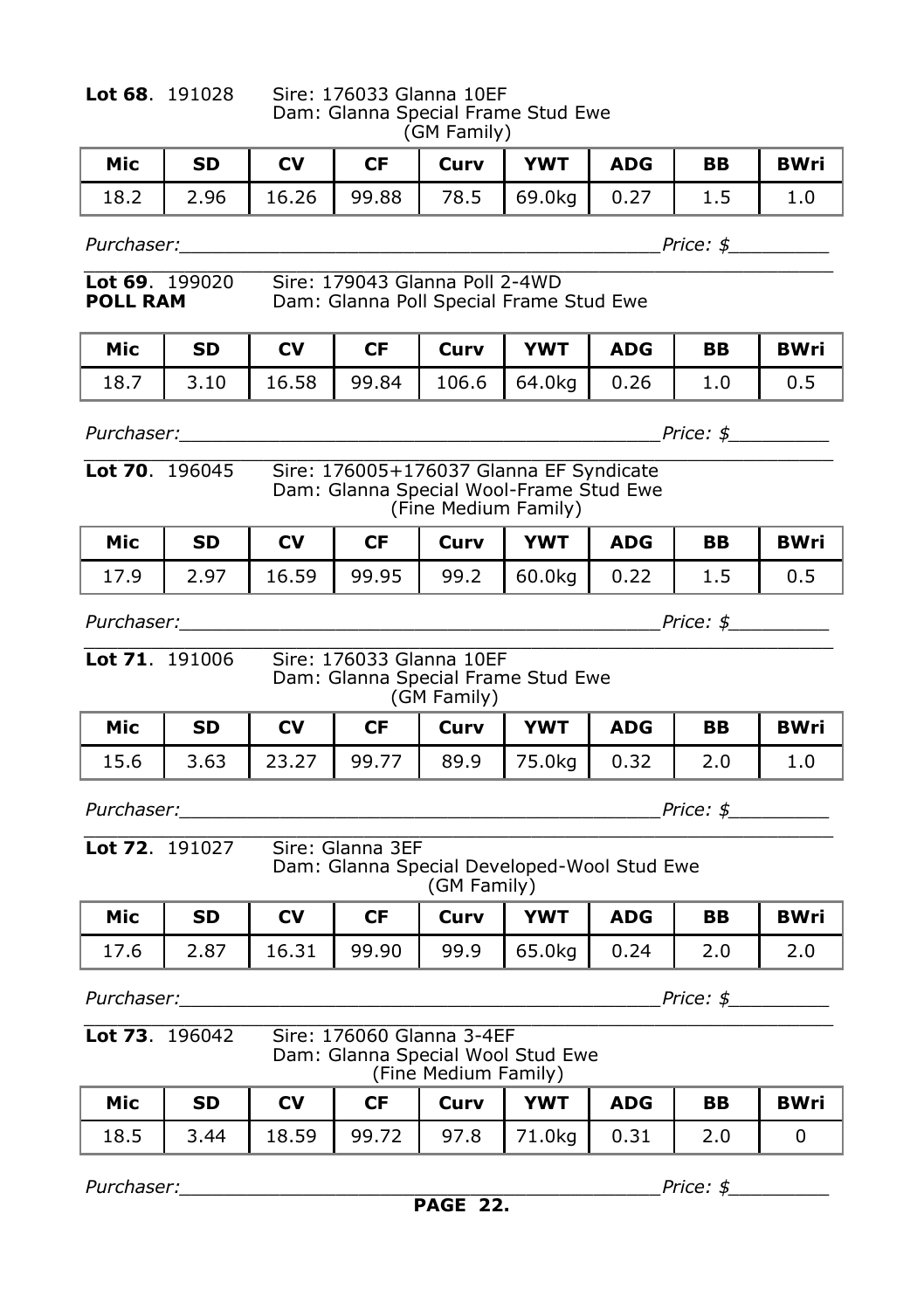**Lot 74**. 190006 Sire: 170010 Glanna 2ESF Dam: Glanna Special Wool-Frame Stud Ewe (Ringmaster Family)

| Mic | <b>SD</b> | <b>I</b> CV |  | CF   Curv   YWT   ADG   BB                  |  | BWri |
|-----|-----------|-------------|--|---------------------------------------------|--|------|
|     |           |             |  | 17.7 3.91 22.09 99.38 116.7 71.5kg 0.26 2.5 |  |      |

*\_\_\_\_\_\_\_\_\_\_\_\_\_\_\_\_\_\_\_\_\_\_\_\_\_\_\_\_\_\_\_\_\_\_\_\_\_\_\_\_\_\_\_\_\_\_\_\_\_\_\_\_\_\_\_\_\_\_\_\_\_\_\_\_\_\_\_*

*Purchaser:*<br> $\blacksquare$ 

## **Lot 75**. 191002 Sire: 176035 Glanna 2-4EF Dam: Glanna Special Wool Stud Ewe (Fine Medium Family)

| Mic   SD   CV |  | CF   Curv   YWT   ADG   BB                 |  | <b>BWri</b> |
|---------------|--|--------------------------------------------|--|-------------|
|               |  | 17.9 3.21 17.93 100.0 86.1 64.5kg 0.28 1.5 |  |             |

*Purchaser:\_\_\_\_\_\_\_\_\_\_\_\_\_\_\_\_\_\_\_\_\_\_\_\_\_\_\_\_\_\_\_\_\_\_\_\_\_\_\_\_\_\_\_Price: \$\_\_\_\_\_\_\_\_\_*

| <b>Lot 76.</b> $191022$ | Sire: 176033 Glanna 10EF           |
|-------------------------|------------------------------------|
|                         | Dam: Glanna Special Frame Stud Ewe |
|                         | (Fine Wool Family)                 |

|  |  | Mic   SD   CV   CF   Curv   YWT   ADG   BB   BWri              |  |  |
|--|--|----------------------------------------------------------------|--|--|
|  |  | 19.4   4.02   20.72   99.38   87.6   73.5kg   0.33   0.5   0.5 |  |  |

*Purchaser:\_\_\_\_\_\_\_\_\_\_\_\_\_\_\_\_\_\_\_\_\_\_\_\_\_\_\_\_\_\_\_\_\_\_\_\_\_\_\_\_\_\_\_Price: \$\_\_\_\_\_\_\_\_\_*

| <b>Lot 77</b> . 191004 |           |       | Sire: 176033 Glanna 10EF | (Fine Medium Family) | Dam: Glanna Special Frame Stud Ewe |            |           |             |
|------------------------|-----------|-------|--------------------------|----------------------|------------------------------------|------------|-----------|-------------|
| Mic                    | <b>SD</b> | CV    | <b>CF</b>                | Curv                 | <b>YWT</b>                         | <b>ADG</b> | <b>BB</b> | <b>BWri</b> |
| 184                    | २ ४१      | 18 97 | 99.83                    | 92 F                 |                                    |            |           |             |

| 18.4       |  |  | 3.49   18.97   99.83   92.5   75.0kg   0.31   2.5 |        |  |
|------------|--|--|---------------------------------------------------|--------|--|
| Purchaser: |  |  |                                                   | Price: |  |

**We would like to thank everyone for coming today and wish the successful purchasers all the best with their rams. Everyone is invited to stay around for a few drinks at the conclusion of the sale.**

*\_\_\_\_\_\_\_\_\_\_\_\_\_\_\_\_\_\_\_\_\_\_\_\_\_\_\_\_\_\_\_\_\_\_\_\_\_\_\_\_\_\_\_\_\_\_\_\_\_\_\_\_\_\_\_\_\_\_\_\_\_\_\_\_\_\_\_*